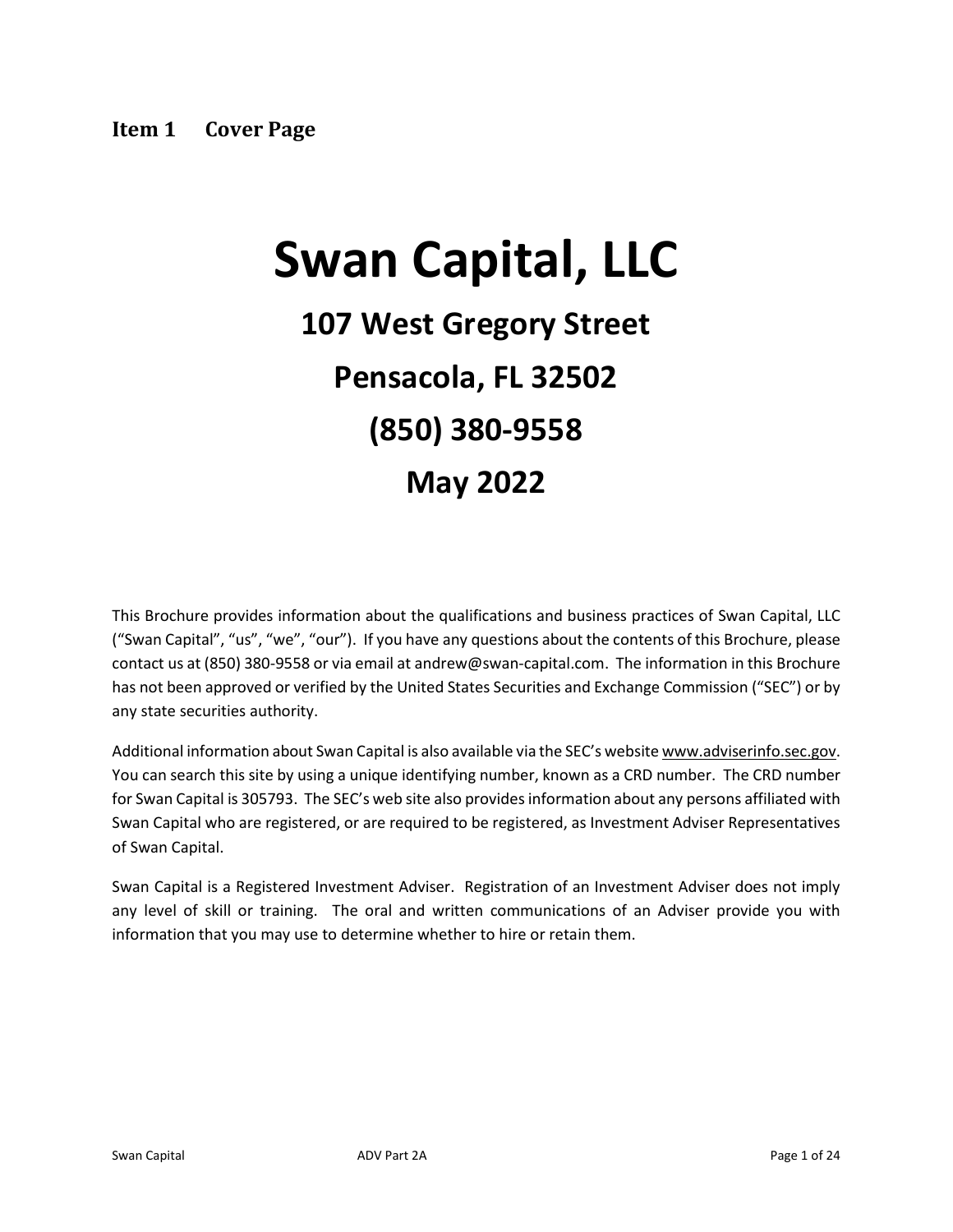## <span id="page-1-0"></span>**Item 2 Material Changes**

Since our last annual amendment filing on January 21, 2021, we have terminated our relationship with AE Wealth as of October 2020.

In the future, this section of the Brochure will discuss only the specific material changes that were made to the Brochure and will provide you with a summary of all material changes that have occurred since the last filing of this Brochure. This section will also identify the date of our last annual Brochure update.

We will ensure that you receive a summary of any material changes to this and subsequent Brochures within 90 days of the close of our business' fiscal year end which is December 31. We will provide other ongoing disclosure information about material changes as they occur. We will also provide you with information on how to obtain the complete brochure. Currently, our Brochure may be requested at any time, without charge, by contacting Andrew McNair at (850) 380-9558.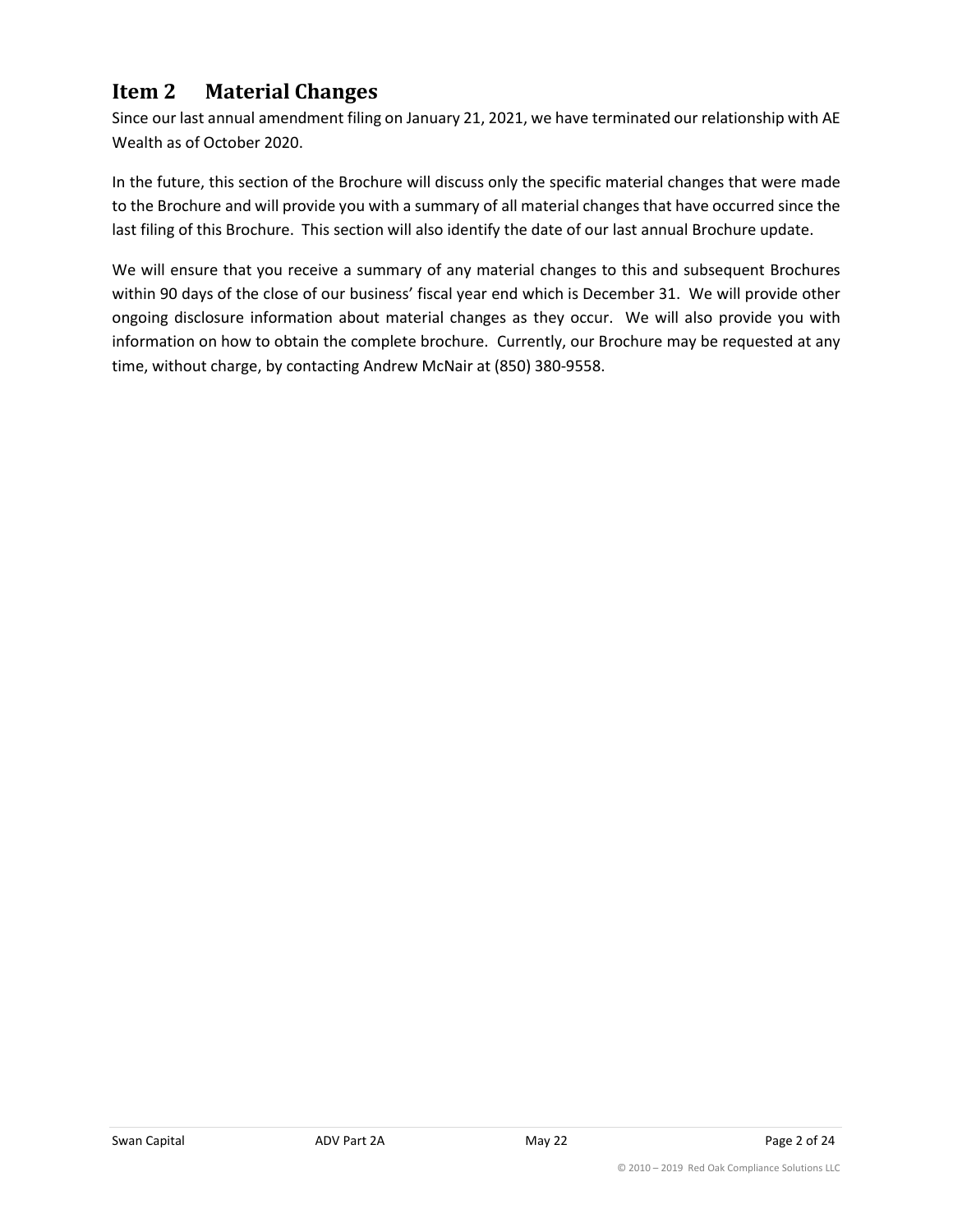## <span id="page-2-0"></span>**Item 3 - Table of Contents**

| Item 1            |                                                                                               |
|-------------------|-----------------------------------------------------------------------------------------------|
| Item <sub>2</sub> |                                                                                               |
|                   |                                                                                               |
|                   |                                                                                               |
|                   |                                                                                               |
|                   |                                                                                               |
|                   |                                                                                               |
|                   |                                                                                               |
|                   |                                                                                               |
|                   |                                                                                               |
|                   | Item 11 - Code of Ethics, Participation or Interest in Client Accounts and Personal Trading15 |
|                   |                                                                                               |
|                   |                                                                                               |
|                   |                                                                                               |
|                   |                                                                                               |
|                   |                                                                                               |
|                   |                                                                                               |
|                   |                                                                                               |
|                   |                                                                                               |
|                   |                                                                                               |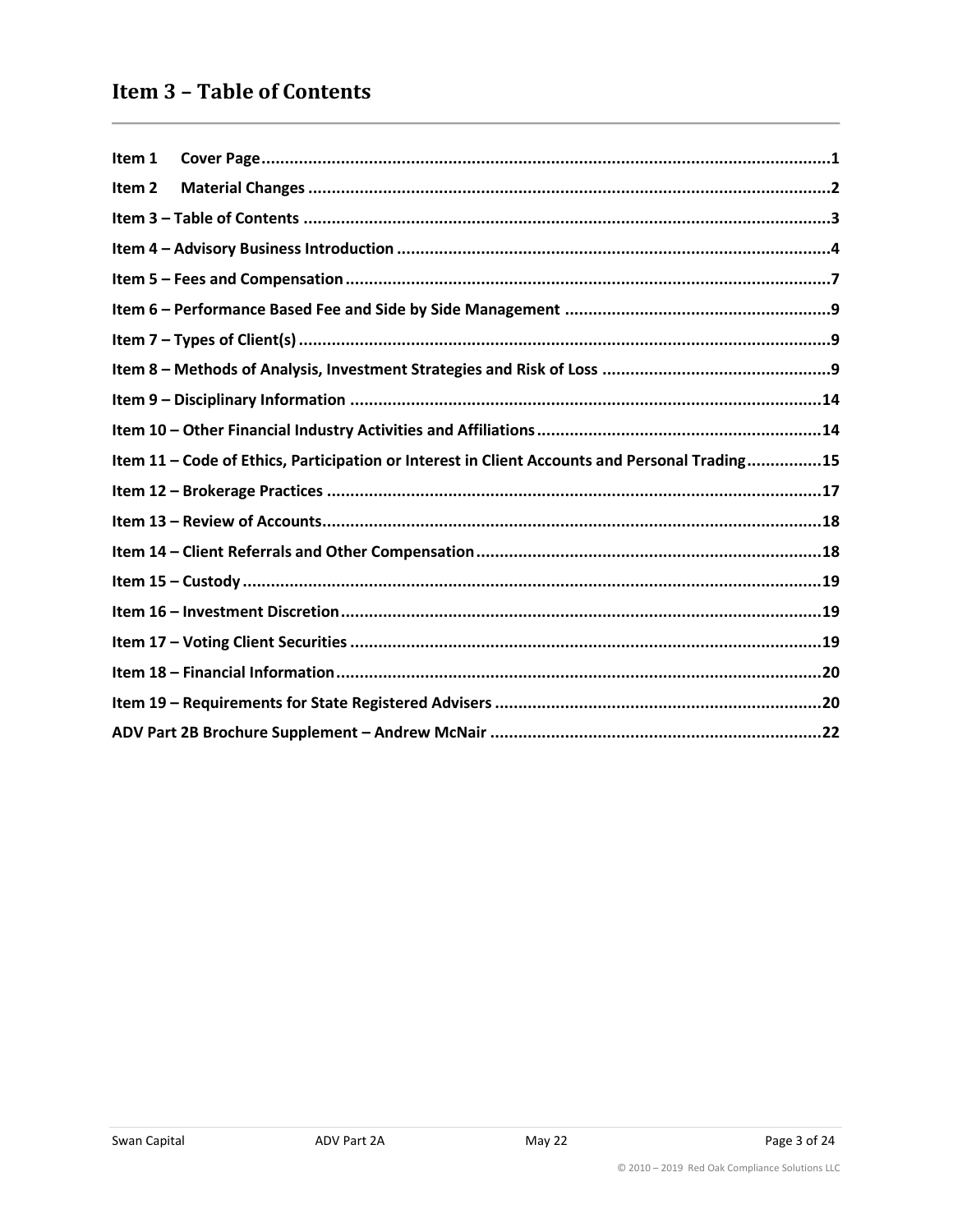## <span id="page-3-0"></span>**Our Advisory Business**

Swan Capital is a Florida domiciled investment adviser, currently registered with the States of Florida and Alabama. The Adviser was founded in 2012 by its principal owner, Andrew McNair, and registered in 2019.

## **Services**

Swan Capital offers asset management and financial planning and consulting services, with an emphasis on building portfolios designed to meet the needs of our clients. Our focus is on helping you develop and execute plans that are designed to build and preserve your wealth. We are available during normal business hours either by telephone, fax, email, or in person by appointment to answer your questions.

#### **Active Asset Management**

#### *Model Portfolios*

We will meet with you to discuss your financial circumstances, investment goals and objectives, and to determine your risk tolerance. We will ask you to provide statements summarizing current investments, income and other earnings, recent tax returns, retirement plan information, other assets and liabilities, wills and trusts, insurance policies, and other pertinent information.

Based on the information you share with us, we will analyze your situation and will recommend one or more of our model portfolios. Please note that due to our investment strategies in our models, you shall not have the ability to impose restrictions on the management of your account. Refer to Item 8 below for a description of each model and the risks associated with the analysis methods and products involved with the models.

Under certain conditions, securities from outside accounts may be transferred into your advisory account; however, we may recommend that you sell any security if we believe that it is not suitable for the current recommended investment strategy. Additionally, trading may be required to meet initial allocation targets, after substantial cash deposits that require investment allocation, and/or after a request for a withdrawal that requires liquidation of a position.

Periodically, your account will need to be rebalanced or reallocated in order to reestablish the targeted percentages of your initial asset allocation. This rebalancing or reallocation will occur as dictated by the model.

You will be responsible for all tax consequences resulting from the sale of any security, rebalancing or reallocation of the account. You are responsible for any taxable events in these instances. We are not tax professionals and do not give tax advice. However, we will work with your tax professionals to assist you with tax planning.

You will be notified of any purchases or sales through trade confirmations and statements that are provided by the custodian. These statements list the total value of the account, itemize all transaction activity, and list the types, amounts, and total value of securities held. You will at all times maintain full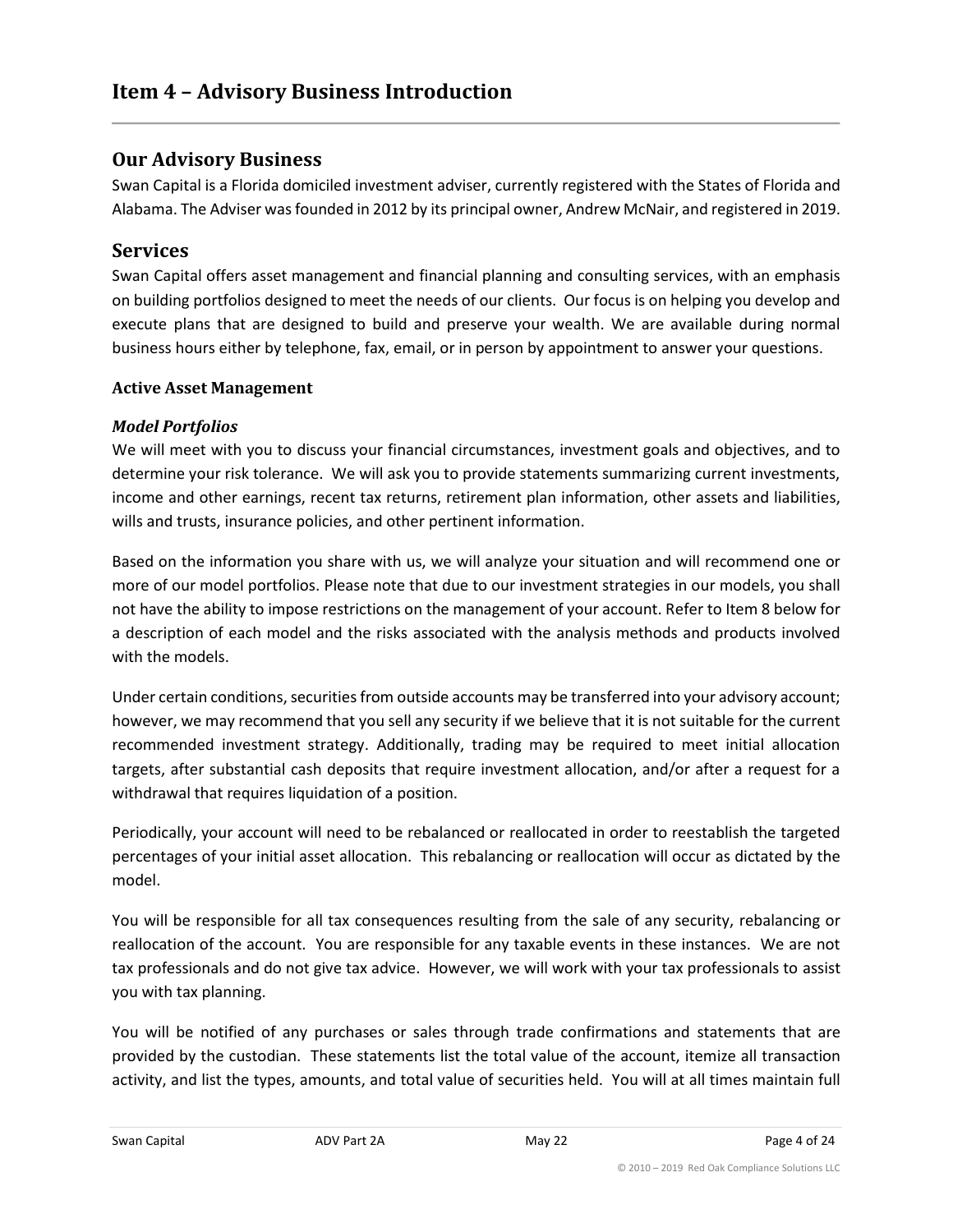and complete ownership rights to all assets held in your account, including the right to withdraw securities or cash, proxy voting and receiving transaction confirmations.

Swan Capital will provide you with quarterly performance statements. These statements give you additional feedback regarding performance, educate you about our long-term investment philosophy, and describe any changes in current strategy and allocation along with the reasons for making these changes.

#### *Tailored Portfolio Services*

As part of the active asset management process we do not offer tailored portfolios.

#### **Financial Planning and Consulting**

#### *Financial Planning*

Swan Capital also offers comprehensive and modular financial planning. Comprehensive and modular financial planning may cover one or all of the following:

- a. Retirement Income Planning;
- b. Legacy Planning with beneficiary review;
- c. Tax Planning in regard to investment decisions;
- d. Review of their insurance needs (life insurance and long-term care);
- e. Review of client's investment allocations and diversification among asset classes.

Fee based financial planning is a comprehensive relationship which incorporates many different aspects of your financial status into an overall plan that meets your goals and objectives. The financial planning relationship consists of face-to-face meetings and ad hoc meetings with you and/or your other advisors (attorneys, accountants, etc.) as necessary.

In performing financial planning services, we typically examine and analyze your overall financial situation, which may include issues such as taxes, insurance needs, overall debt, credit, business planning, retirement savings and reviewing your current investment program. Our services may focus on all or only one of these areas depending upon the scope of our engagement with you.

It is essential that you provide the information and documentation we request regarding your income, investments, taxes, insurance, estate plan, etc. We will discuss your investment objectives, needs and goals, but you are obligated to inform us of any changes. We do not verify any information obtained from you, your attorney, accountant or other professionals.

If you engage us to perform these services, you will receive a written agreement detailing the services, fees, terms and conditions of the relationship. You will also receive this Brochure. You are under no obligation to implement recommendations through us. You may implement your financial plan through any financial organization of your choice.

We obtain information from a wide variety of publicly available sources. We do not have any inside private information about any investments that are recommended. All recommendations developed by us are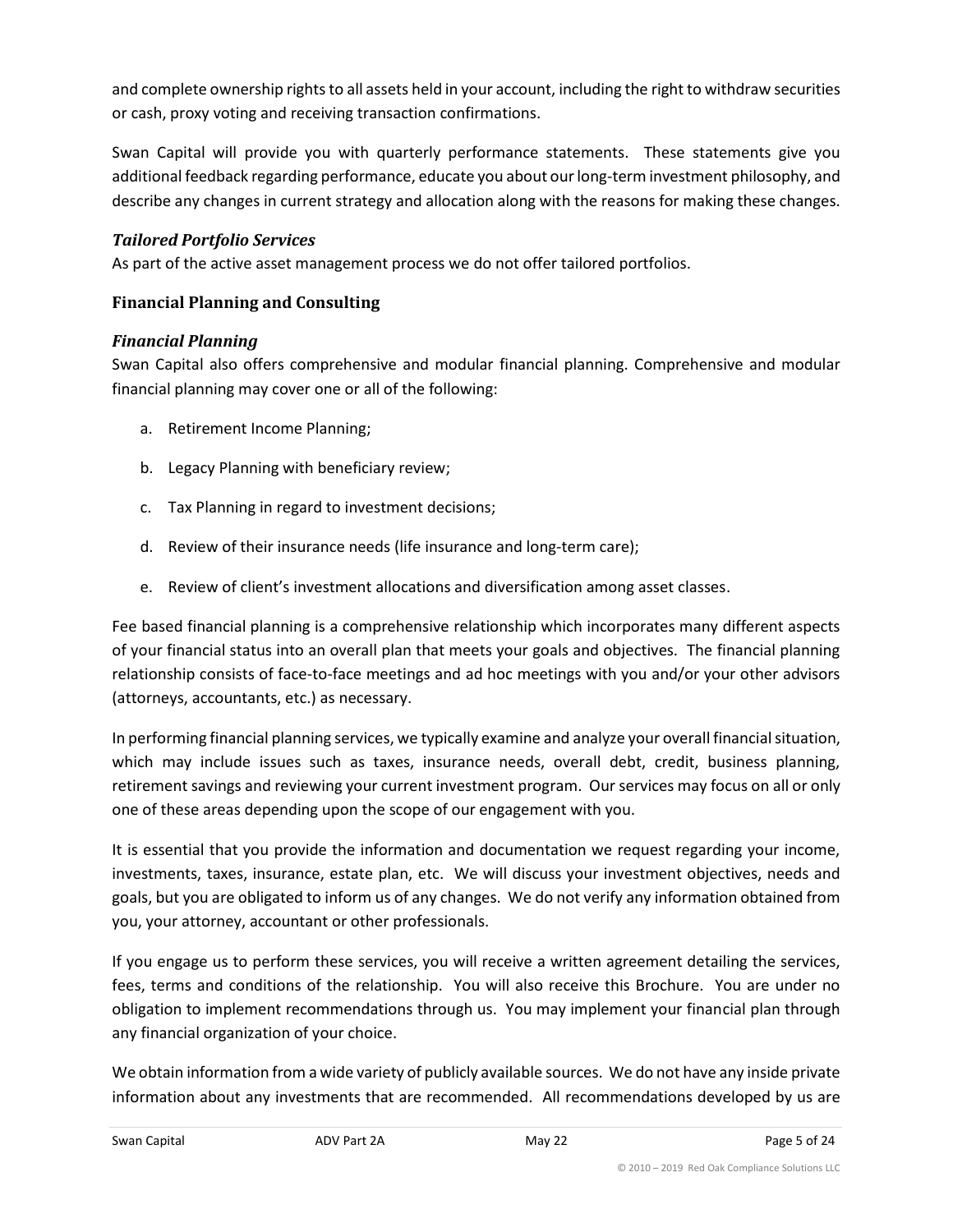based upon our professional judgment. We cannot guarantee the results of any of our recommendations. Choosing which advice to follow is your decision.

#### *Consulting*

We can also work with you in a project based or ongoing consulting capacity. Based upon your needs, we may also provide consultations throughout the year to advise and counsel you about other financial issues. Financial consulting services can include any or a combination of the following:

- Review of current portfolio
- Income tax planning
- Life and disability insurance needs
- Transition planning
- Budgeting
- Cash flow
- Major transaction analysis coordinated with cash flow needs
- Retirement needs
- Estate planning needs
- College education planning and savings

Project based consulting may include but is not limited to the purchase of a new home, household budgeting, business transition, etc. Ongoing consulting may include but is not restricted to ongoing reviews of portfolio held away from Swan Capital, ongoing reviews of household budgeting and spending, educational savings, etc.

Consulting services will be provided on an ongoing basis for a period of time determined between Swan Capital and the client. Some consulting services will result in a written report while others will be handled through ongoing consultations between the Adviser and Client.

#### *Educational Seminars*

We offer no charge educational seminars which go over the importance of preparing for the financial future. Our seminars focus on common retirement topics, including how to prepare for unexpected medical expenses and ways to create income to help support your desired lifestyle.

#### Recommendations

If you decide to implement our recommendations, we will help you open a custodial account(s). The funds in your account will generally be held in a separate account, in your name, at an independent custodian, and not with us.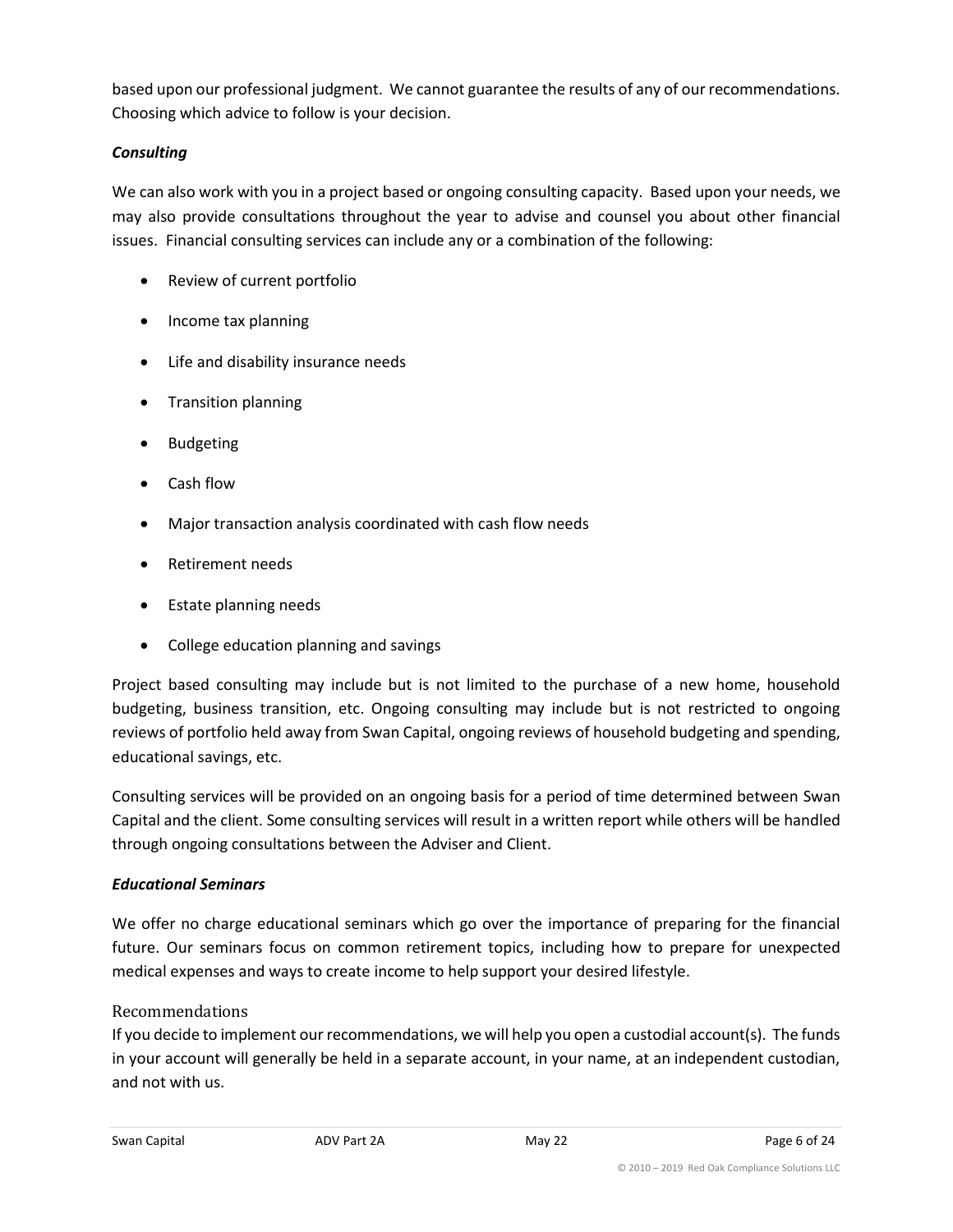While Swan Capital endeavors at all times to put the interest of our clients first as part of our fiduciary duty, the possibility of receiving additional compensation based on the recommendations made creates a conflict of interest and may affect Swan Capital's judgment when making recommendations. We require that all investment adviser representatives disclose this conflict of interest when such recommendations are made, and that the client is not obligated to implement the recommendations made within the plan through Swan Capital.

## **Wrap Fee**

The Adviser does not sponsor or participate in a third-party sponsored wrap fee program.

## **Assets Under Management**

As of December 31, 2021, we have \$80,116,299 in discretionary assets under management.

## <span id="page-6-0"></span>**Item 5 – Fees and Compensation**

## **Asset Management Fee Schedule**

Swan Capital does not impose a minimum account balance for the opening of an account with the Adviser. Clients will pay 1.2% annually. Fees are charged monthly in arrears based on average daily balance, i.e. Average Daily Balance x (Fee%) / # of Days in year x # of Invested Days in Month.

The fees shown above are annual fees. The fee paid to Swan Capital may be negotiable based upon certain circumstances. No increase in the annual fee shall be effective without prior written notification. Swan Capital believes the advisory fee is reasonable considering the fees charged by other investment advisers offering similar services/programs.

## **Automatic Payment of Fee**

The Client agrees to authorize the Custodian to pay directly to Swan Capital upon receipt of notice, the Account's investment advisory services fee. Fee withdrawals will occur no more frequently than monthly from the Client's Account, unless specifically instructed otherwise by the Client.

The Custodian will send to the Client a statement, at least monthly, indicating all amounts disbursed from the Account, including the fee paid directly to Swan Capital. Swan Capital's access to the Assets of the Account will be limited to trading and the withdrawals authorized above. Additionally, Swan Capital will send to the Client an invoice reflecting the amount of the fee, the [previous month/quarter average daily, quarter or month ending balance] for the Client's Account on which the fee was based, and the specific manner in which the fee was calculated.

#### **Financial Planning**

Swan Capital charges \$250 per hour for financial planning services. Please refer to the Consulting Agreement for the fee you will pay for the services to be provided. All fees are negotiable at the Adviser's discretion.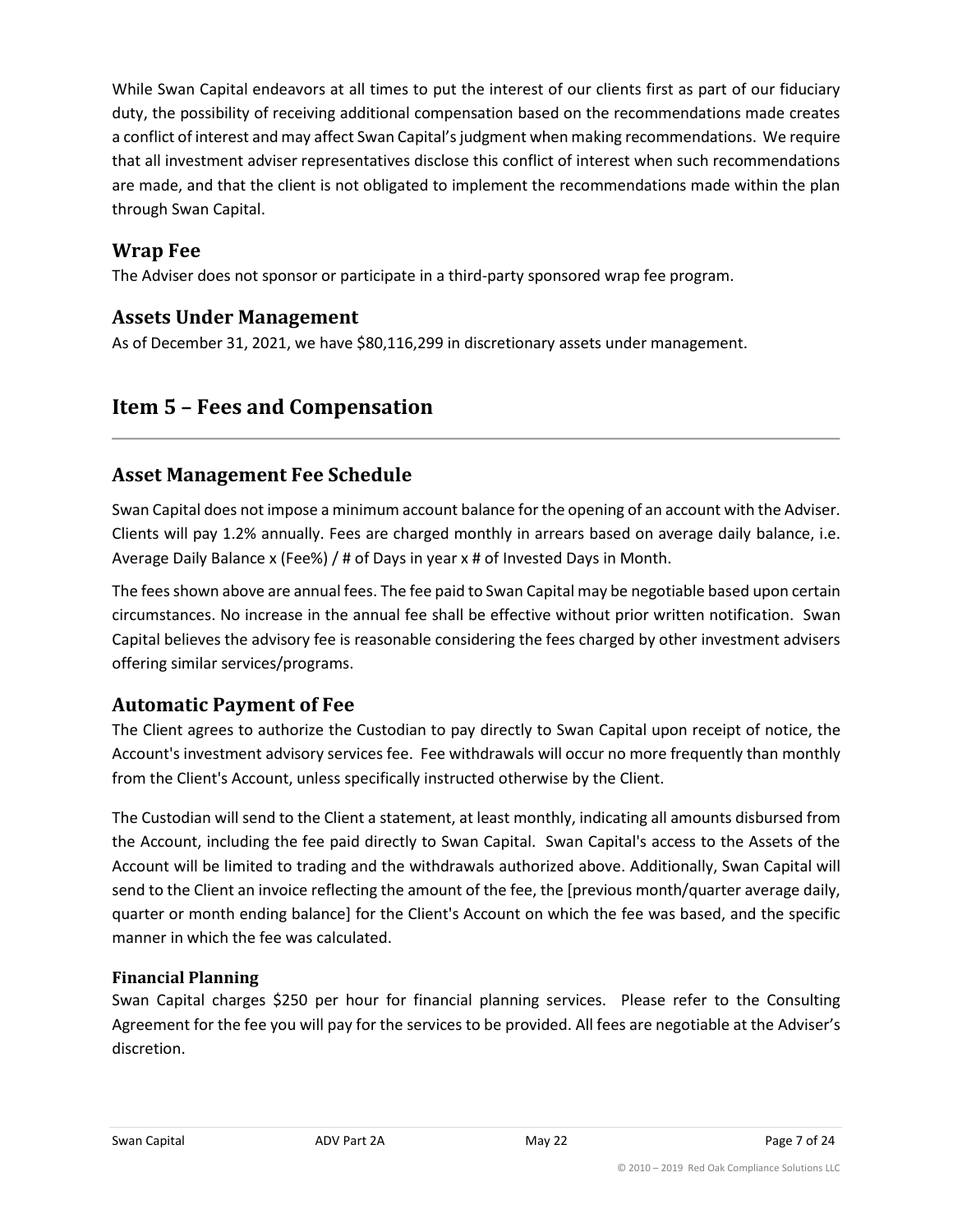Under no circumstances will we accept prepayment of more than \$500 in fees per client, six months or more in advance. The financial planning agreement will terminate once you receive the final plan.

If the plan is implemented through us, we may receive compensation from the sale of insurance products or advisory services recommended in the financial plan. This compensation would be in addition to the financial planning fee you pay. The fees and expenses you pay for the purchase of these products may be more or less than the expenses you would pay should you decide to implement our recommendations through another investment advisory firm or broker-dealer and are typically determined by the brokerdealer or investment company sponsoring the product. Therefore, a conflict of interest may exist between our interests and your interests since we may recommend products that pay us compensation. We may have an incentive to recommend particular products based upon the potential compensation rather than your needs. This potential conflict is addressed in our Code of Ethics.

## **Consulting**

Consulting services will be billed at a rate of \$250 per hour. Please refer to the Consulting Agreement for the fee you will pay for the services to be provided. All fees are negotiable at the Adviser's discretion.

We do not accept prepayment of more than \$500 in fees per client, six months or more in advance. All recommendations developed by us are based upon our professional judgment. We cannot guarantee the results of any of our recommendations.

All recommendations developed by us are based upon our professional judgment. We cannot guarantee the results of any of our recommendations.

## **Third-party Fees**

You may incur certain charges imposed by custodians and other third parties. These include custodial fees, deferred sales charges, odd-lot differentials, transfer taxes, wire transfer and electronic fund fees, and other fees and taxes on brokerage accounts and securities transactions.

Mutual funds, money market funds and exchange-traded funds (ETFs) also charge internal management fees, which are disclosed in the fund's prospectus. These fees may include, but are not limited to, a management fee, upfront sales charges, and other fund expenses. Certain strategies offered by us may involve investment in mutual funds and/or ETFs. Load and no load mutual funds may pay annual distribution charges, sometimes referred to as "12(b)(1) fees". These 12(b)(1) fees come from fund assets, and thus indirectly from clients' assets. We do not receive any compensation from these fees. All of these fees are in addition to the management fee you pay us. You should review all fees charged to fully understand the total amount of fees you will pay. Services similar to those offered by us may be available elsewhere for more or less than the amounts we charge. Our brokerage practices are discussed in more detail under Item 12 – Brokerage Practices.

## **Other Compensation**

Andrew McNair may receive additional compensation from sales of insurance products. Andrew McNair may be eligible to receive incentive awards (including prizes such as trips or bonuses) for recommending certain types of insurance policies or other investment products that he recommends.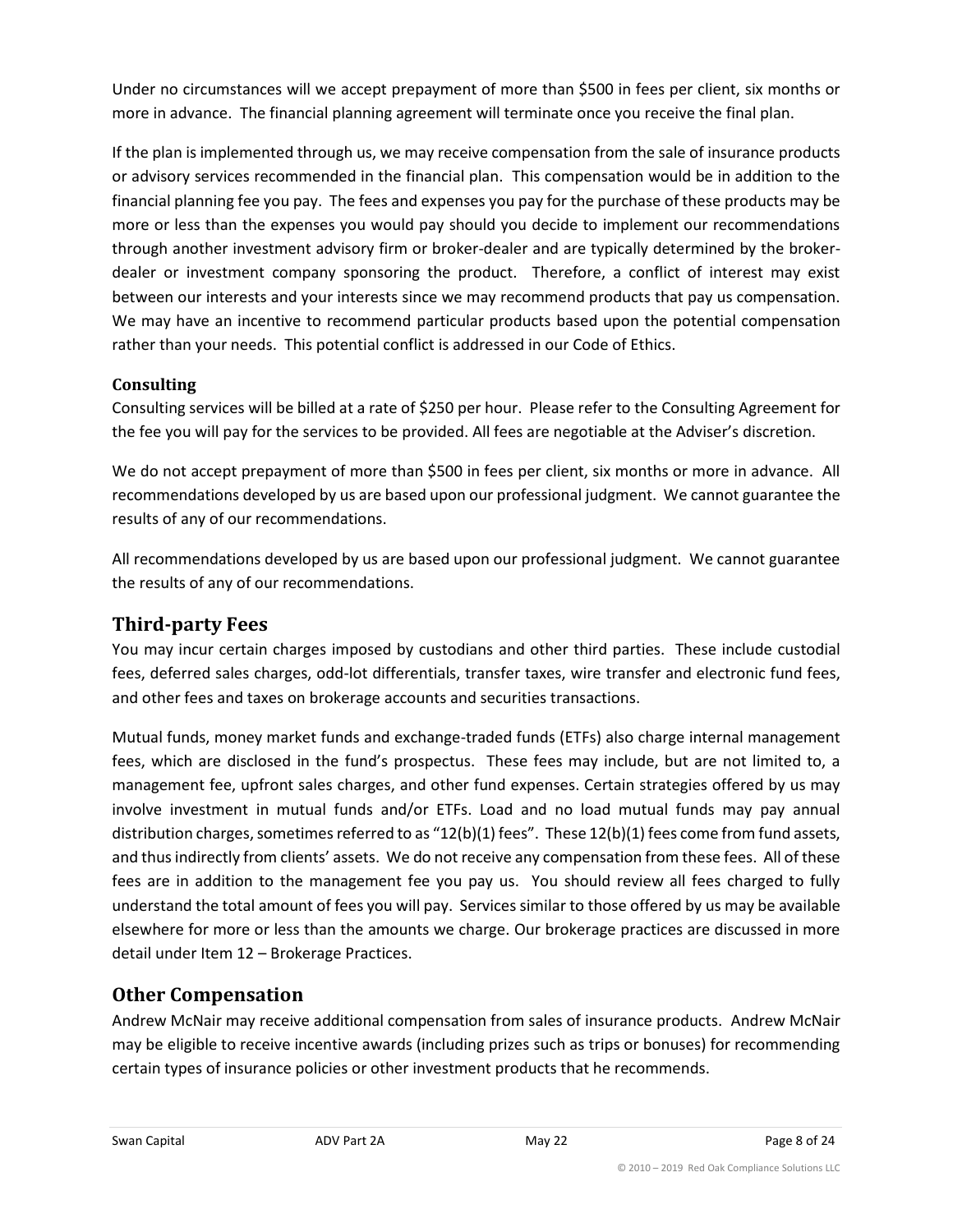While Mr. McNair endeavors at all times to put the interest of our clients first as part of our fiduciary duty, the possibility of receiving incentive awards creates a conflict of interest and may affect [his] judgment when making recommendations. We require that all IARs disclose this conflict of interest when such recommendations are made. Also, we require IARs to disclose that Clients may purchase recommended insurance products from other insurance agents not affiliated with us.

## <span id="page-8-0"></span>**Item 6 – Performance Based Fee and Side by Side Management**

We do not charge any performance-based fees. These are fees based on a share of capital gains on or capital appreciation of the assets of a client.

## <span id="page-8-1"></span>**Item 7 – Types of Client(s)**

We provide investment advisory services to individuals, high net worth individuals, trusts and estates. We have no minimum account opening balance.

## <span id="page-8-2"></span>**Item 8 – Methods of Analysis, Investment Strategies and Risk of Loss**

## **Methods of Analysis**

We use fundamental analysis methods as part of our overall investment management discipline:

#### **Fundamental Analysis**

Fundamental analysis is a technique that attempts to determine a security's value by focusing on the underlying factors that affect a company's actual business and its future prospects. Fundamental analysis is about using real data to evaluate a security's value. It refers to the analysis of the economic well-being of a financial entity as opposed to only its price movements.

The end goal of performing fundamental analysis is to produce a value that we can compare with the security's current price, with the aim of figuring out what sort of position to take with that security (underpriced = buy, overpriced = sell or short).

In order to perform this analysis, we use many resources, such as:

- Financial newspapers and magazines (e.g. Wall Street Journal, Forbes, etc.)
- Annual reports
- Prospectuses, filings
- Company press releases and websites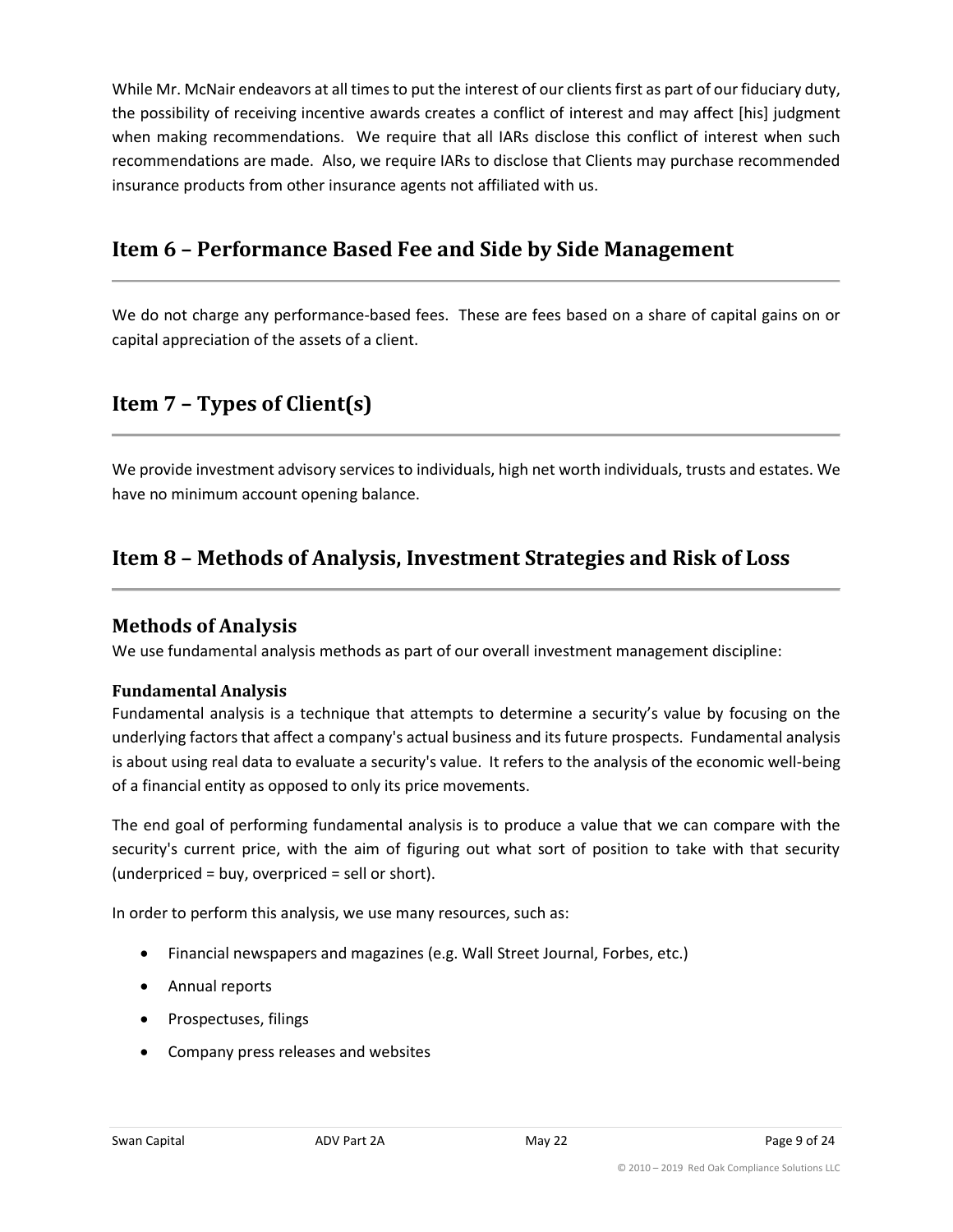## **Investment Strategies**

We employ five (5) model portfolios in the management of our client accounts. The models are made up of mutual funds, Exchange traded funds (ETF), Stocks and Bonds:

- Aggressive Model Portfolio 100% equity makeup with a focus for long term growth;
- Growth Model Portfolio Majority of equities with broad diversification that are focused for long term growth;
- Balanced Model Portfolio Mix of bond and equity ETFs that is focused on growth
- Dividend Model Portfolio Mix of dividend and dividend appreciation ETFs and bonds focused on income generation

## **Risk of Loss**

We cannot guarantee our analysis methods will yield a return. In fact, a loss of principal is always a risk. Investing in securities involves a risk of loss that you should be prepared to bear. You need to understand that investment decisions made for your account by us are subject to various market, currency, economic, political and business risks. The investment decisions we make for you will not always be profitable nor can we guarantee any level of performance.

#### **Analysis Methods**

#### *Fundamental Analysis Risk*

Fundamental analysis, when used in isolation, has a number of risks:

- There are an infinite number of factors that can affect the earnings of a company, and its stock price, over time. These can include economic, political and social factors, in addition to the various company statistics.
- The data used may be out of date.
- It is difficult to give appropriate weightings to the factors.
- It assumes that the analyst is competent.
- It ignores the influence of random events such as oil spills, product defects being exposed, and acts of God and so on.

#### *Product Risk*

#### *Equity Securities Risk*

Equity securities include common stocks, preferred stocks, convertible securities and mutual funds that invest in these securities. Equity markets can be volatile. Stock prices rise and fall based on changes in an individual company's financial condition and overall market conditions. Stock prices can decline significantly in response to adverse market conditions, company-specific events, and other domestic and international political and economic developments.

#### *Fixed Income Risk*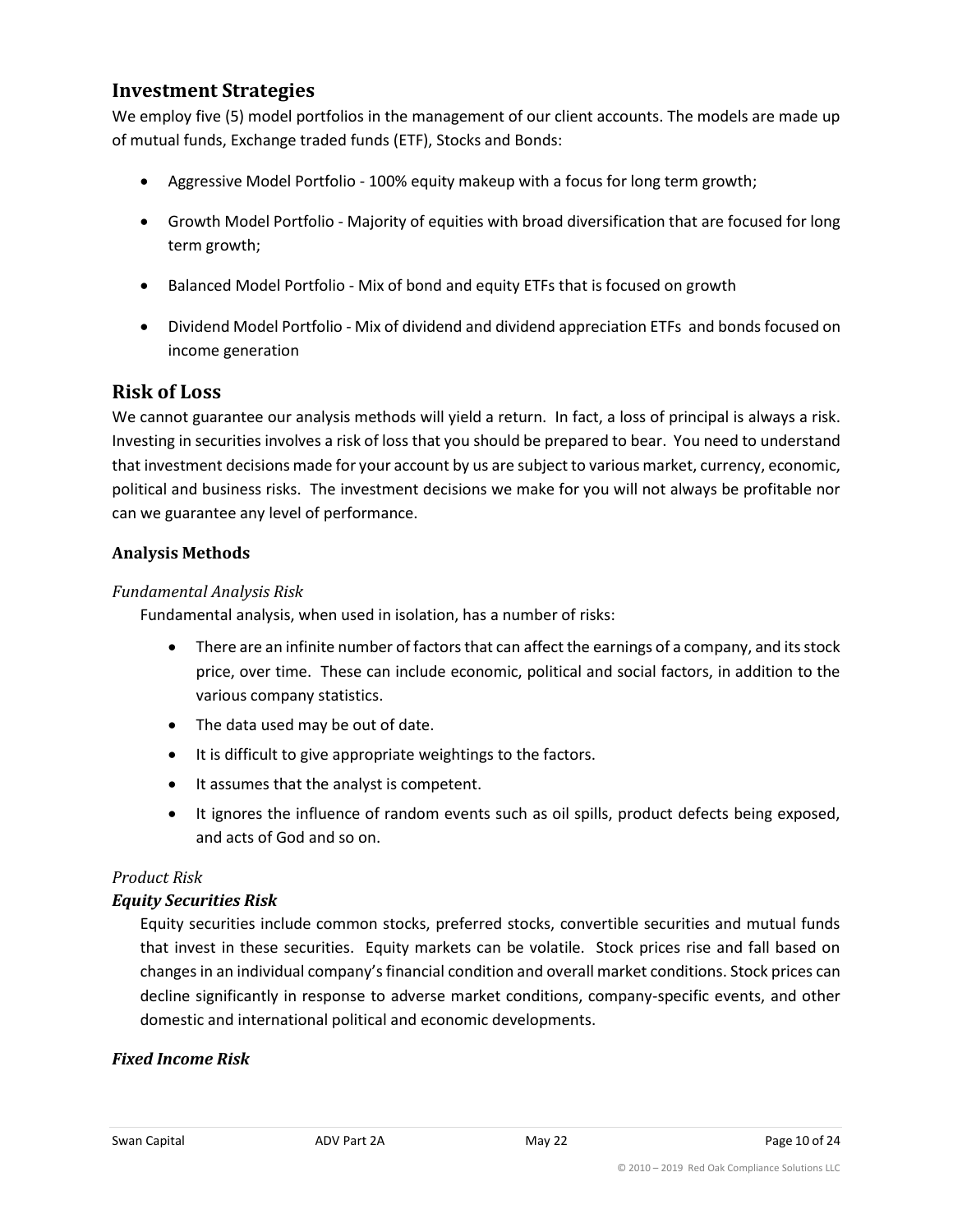Fixed income securities include corporate bonds, municipal bonds, other debt instruments and mutual funds that invest in these securities. Issuers generally pay a fixed, variable, or floating interest rate, and must repay the amount borrowed at maturity. Some debt instruments, such as zero-coupon bonds, do not pay current interest, but are sold at a discount from their face value. Prices of fixed income securities generally decline when interest rates rise and rise when interest rates fall. Longerterm debt and zero-coupon bonds are more sensitive to interest rate changes than debt instruments with shorter maturities.

Fixed income securities are also subject to credit risk, which is the chance that an issuer will fail to pay interest or principal on time. Many fixed income securities receive credit ratings from Nationally Recognized Statistical Rating Organizations (NRSROs). These NRSROs assign ratings to securities by assessing the likelihood of issuer default. Changes in the credit strength of an issuer may reduce the credit rating of its debt investments and may affect their value. High-quality debt instruments are rated at least AA or its equivalent by any NRSRO or are unrated debt instruments of equivalent quality. Issuers of high-grade debt instruments are considered to have a very strong capacity to pay principal and interest. Investment grade debt instruments are rated at least Baa or its equivalent by any NRSRO or are unrated debt instruments of equivalent quality. Baa rated securities are considered to have adequate capacity to pay principal and interest, although they also have speculative characteristics. Lower rated debt securities are more likely to be adversely affected by changes in economic conditions than higher rated debt securities.

U.S. Government securities include securities issued or guaranteed by the U.S. Treasury; issued by a U.S. Government agency; or issued by a Government-Sponsored Enterprise (GSE). U.S. Treasury securities include direct obligations of the U.S. Treasury, (i.e., Treasury bills, notes and bonds). U.S. Government agency bonds are backed by the full faith and credit of the U.S. Government or guaranteed by the U.S. Treasury (such as securities of the Government National Mortgage Association (GNMA or Ginnie Mae)). GSE bonds are issued by certain federally-chartered but privately-owned corporations, but are neither direct obligations of, nor backed by the full faith and credit of, the U.S. Government. GSE bonds include: bonds issued by Federal Home Loan Banks (FHLB), Federal Farm Credit Banks (FCS), Federal Home Loan Mortgage Corporation (FHLMC or Freddie Mac) and the Federal National Mortgage Association (FNMA or Fannie Mae).

#### *Bond Fund Risk*

Bond funds generally have higher risks than money market funds, largely because they typically pursue strategies aimed at producing higher yields of the risks associated with bond funds include:

- Call Risk The possibility that falling interest rates will cause a bond issuer to redeem—or call—its high-yielding bond before the bond's maturity date.
- Credit Risk the possibility that companies or other issuers whose bonds are owned by the fund may fail to pay their debts (including the debt owed to holders of their bonds). Credit risk is less of a factor for bond funds that invest in insured bonds or U.S. Treasury bonds. By contrast, those that invest in the bonds of companies with poor credit ratings generally will be subject to higher risk.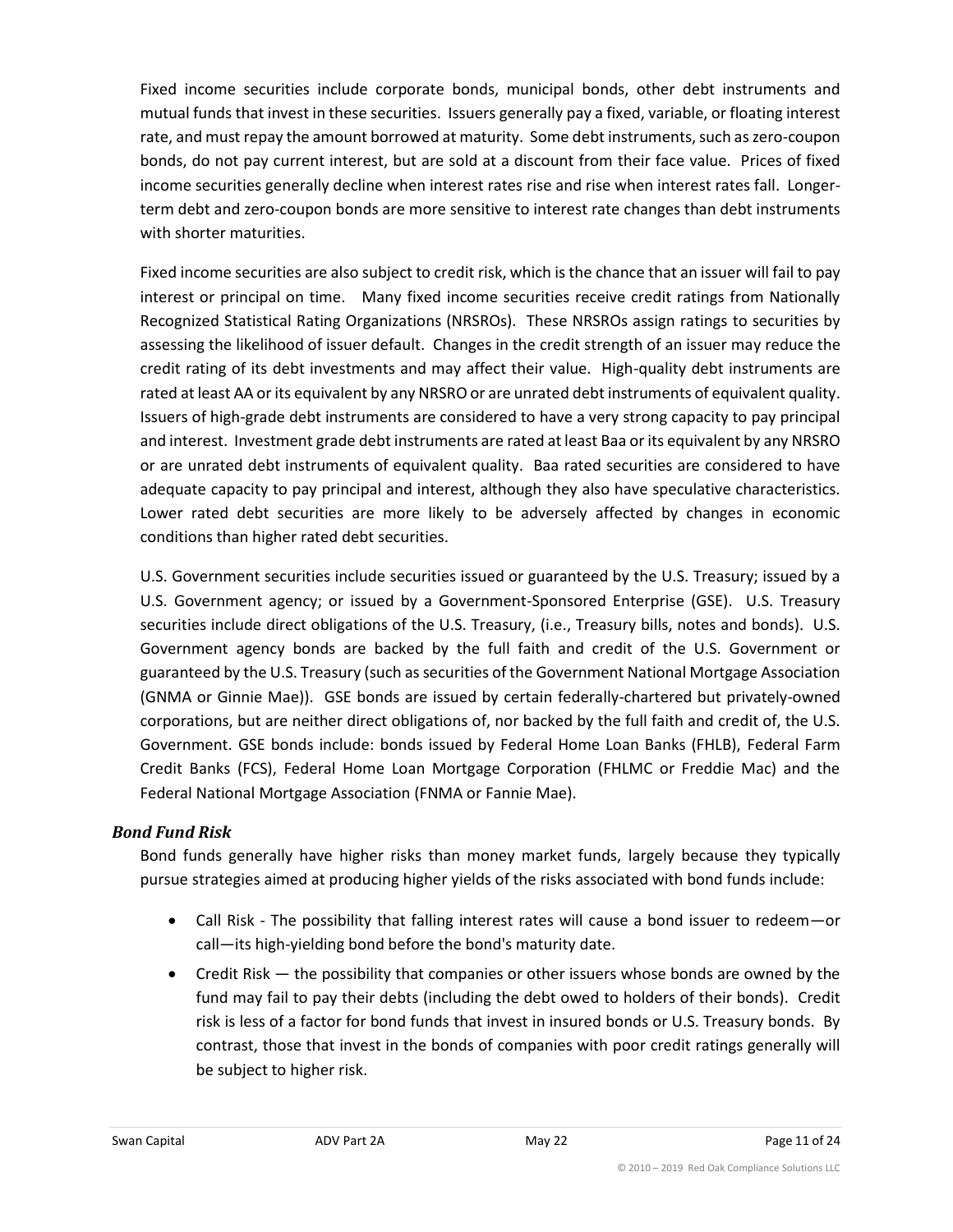- Interest Rate Risk the risk that the market value of the bonds will go down when interest rates go up. Because of this, you can lose money in any bond fund, including those that invest only in insured bonds or Treasury bonds.
- Prepayment Risk the chance that a bond will be paid off early. For example, if interest rates fall, a bond issuer may decide to pay off (or "retire") its debt and issue new bonds that pay a lower rate. When this happens, the fund may not be able to reinvest the proceeds in an investment with as high a return or yield.

## *Exchange Traded Fund ("ETF") Risk*

Most ETFs are passively managed investment companies whose shares are purchased and sold on a securities exchange. An ETF represents a portfolio of securities designed to track a particular market segment or index. ETFs are subject to the following risks that do not apply to conventional funds:

- The market price of the ETF's shares may trade at a premium or a discount to their net asset value;
- An active trading market for an ETF's shares may not develop or be maintained; and
- There is no assurance that the requirements of the exchange necessary to maintain the listing of an ETF will continue to be met or remain unchanged

#### *Insurance Product Risk*

The rate of return on variable insurance products is not stable, but varies with the stock, bond and money market subaccounts that you choose as investment options. There is no guarantee that you will earn any return on your investment and there is a risk that you will lose money. Before you consider purchasing a variable product, make sure you fully understand all of its terms. Carefully read the prospectus. Some of the major risks include:

- Liquidity and Early Withdrawal Risk There may be a surrender charges for withdrawals within a specified period, which can be as long as six to eight years. Any withdrawals before a client reaches the age of 59  $\frac{1}{2}$  are generally subject to a 10 percent income tax penalty in addition to any gain being taxed as ordinary income.
- Sales and Surrender Charges Asset-based sales charges or surrender charges. These charges normally decline and eventually are eliminated the longer you hold your shares. For example, a surrender charge could start at 7 percent in the first year and decline by 1 percent per year until it reaches zero.
- Fees and Expenses There are a variety of fees and expenses which can reach 2% and more such as:
	- o Mortality and expense risk charges
	- o Administrative fees
	- o Underlying fund expenses
	- o Charges for any special features or riders.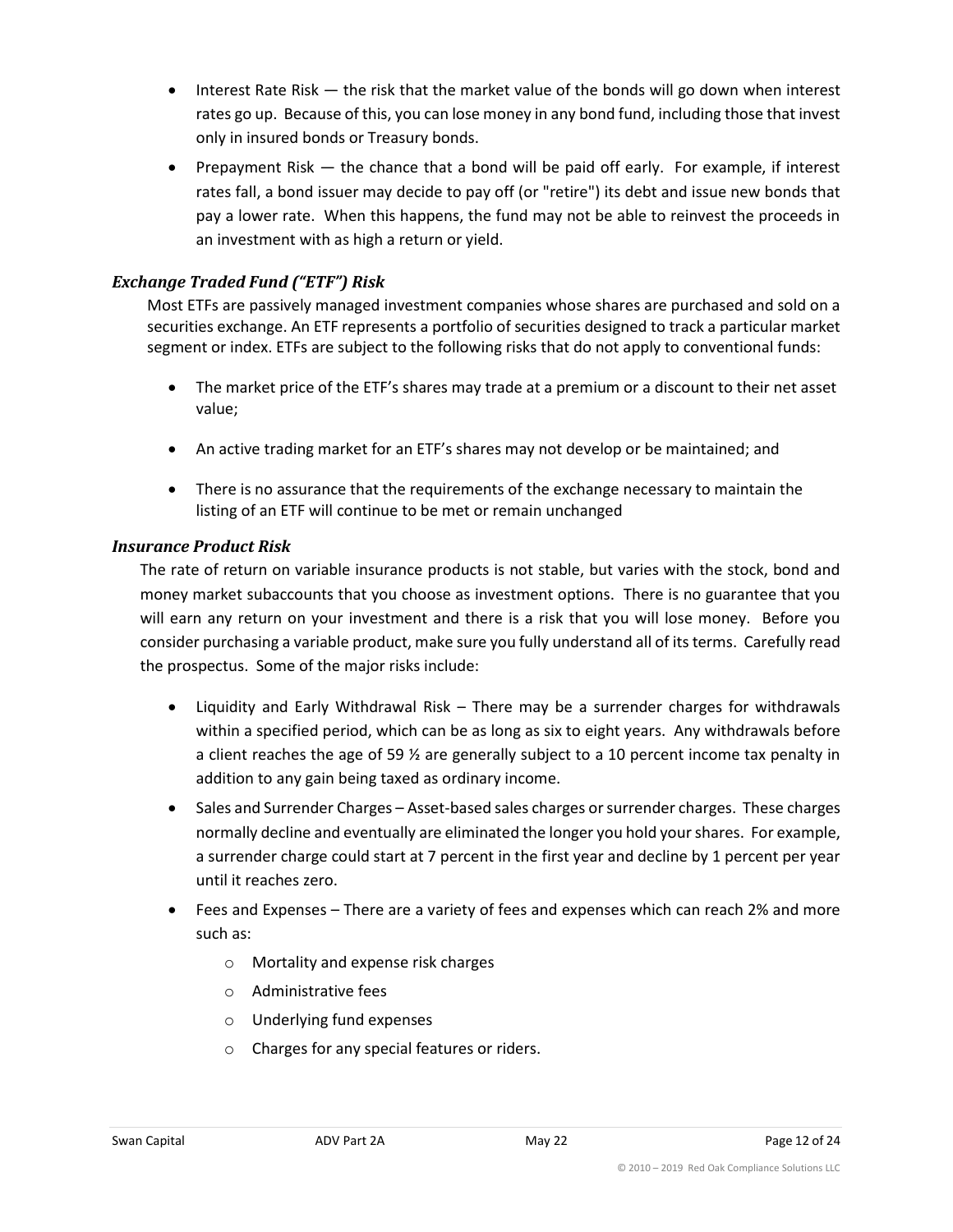- Bonus Credits Some products offer bonus credits that can add a specified percentage to the amount invested ranging from 1 percent to 5 percent for each premium payment. Bonus credits, however, are usually not free. In order to fund them, insurance companies typically impose high mortality and expense charges and lengthy surrender charge periods.
- Guarantees Insurance companies provide a number of specific guarantees. For example, they may guarantee a death benefit or an annuity payout option that can provide income for life. These guarantees are only as good as the insurance company that gives them.
- Market Risk The possibility that stock fund or bond fund prices overall will decline over short or even extended periods. Stock and bond markets tend to move in cycles, with periods when prices rise and other periods when prices fall.
- Principal Risk The possibility that an investment will go down in value, or "lose money," from the original or invested amount.

#### *Mutual Funds Risk*

The following is a list of some general risks associated with investing in mutual funds.

- Country Risk The possibility that political events (a war, national elections), financial problems (rising inflation, government default), or natural disasters (an earthquake, a poor harvest) will weaken a country's economy and cause investments in that country to decline.
- Currency Risk -The possibility that returns could be reduced for Americans investing in foreign securities because of a rise in the value of the U.S. dollar against foreign currencies. Also called exchange-rate risk.
- Income Risk The possibility that a fixed-income fund's dividends will decline as a result of falling overall interest rates.
- Industry Risk The possibility that a group of stocks in a single industry will decline in price due to developments in that industry.
- Inflation Risk The possibility that increases in the cost of living will reduce or eliminate a fund's real inflation-adjusted returns.
- Manager Risk -The possibility that an actively managed mutual fund's investment adviser will fail to execute the fund's investment strategy effectively resulting in the failure of stated objectives.
- Market Risk -The possibility that stock fund or bond fund prices overall will decline over short or even extended periods. Stock and bond markets tend to move in cycles, with periods when prices rise and other periods when prices fall.
- Principal Risk -The possibility that an investment will go down in value, or "lose money," from the original or invested amount.

#### *Stock Fund Risk*

Overall "market risk" poses the greatest potential danger for investors in stocks funds. Stock prices can fluctuate for a broad range of reasons, such as the overall strength of the economy or demand for particular products or services.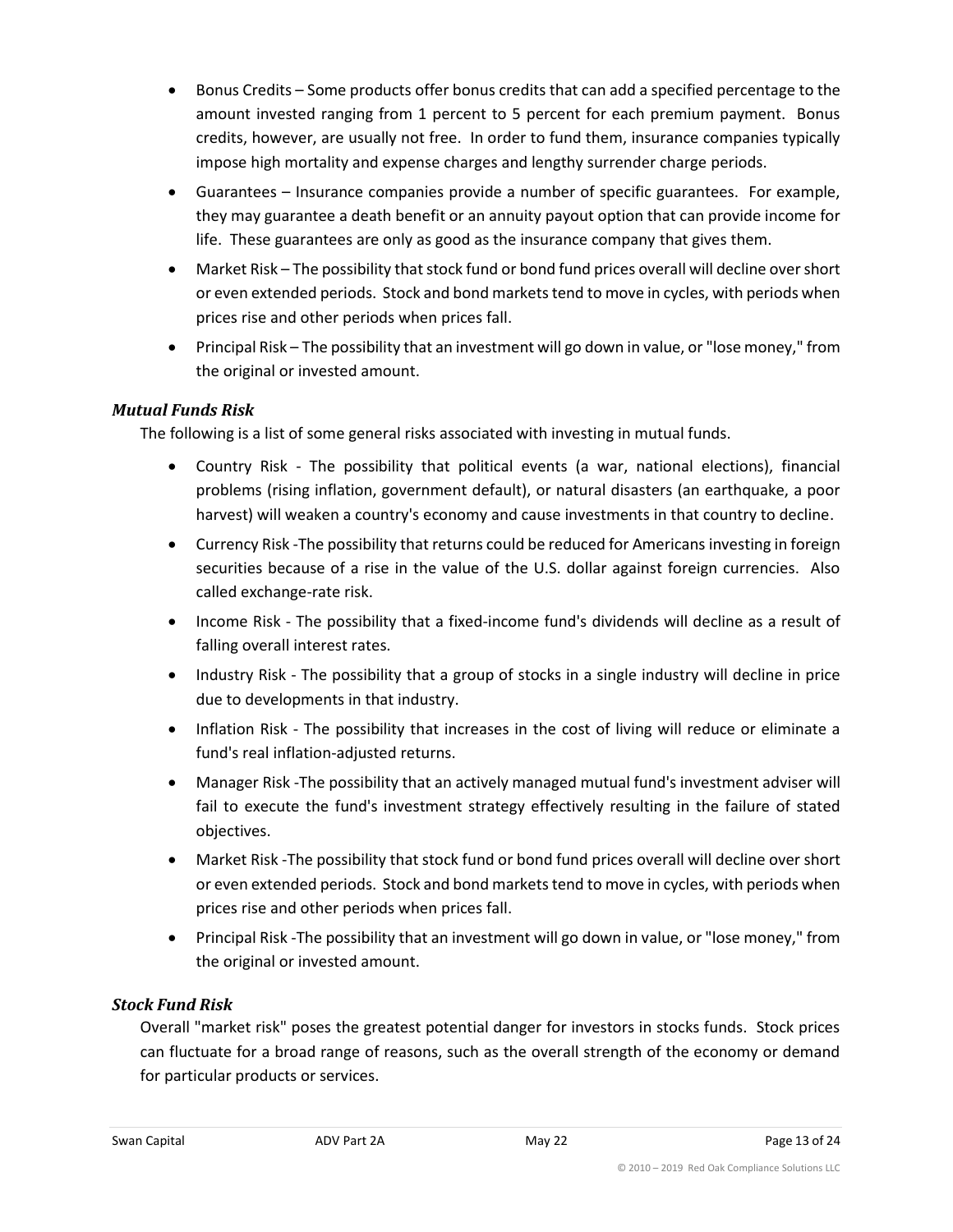#### *Overall Risks*

Clients need to remember that past performance is no guarantee of future results. All funds carry some level of risk. You may lose some or all of the money you invest, including your principal, because the securities held by a fund goes up and down in value. Dividend or interest payments may also fluctuate, or stop completely, as market conditions change.

Before you invest, be sure to read a fund's prospectus and shareholder reports to learn about its investment strategy and the potential risks. Funds with higher rates of return may take risks that are beyond your comfort level and are inconsistent with your financial goals.

While past performance does not necessarily predict future returns, it can tell you how volatile (or stable) a fund has been over a period of time. Generally, the more volatile a fund, the higher the investment risk. If you'll need your money to meet a financial goal in the near-term, you probably can't afford the risk of investing in a fund with a volatile history because you will not have enough time to ride out any declines in the stock market.

## <span id="page-13-0"></span>**Item 9 – Disciplinary Information**

Registered Investment Advisers are required to disclose all material facts regarding any legal or disciplinary events that would be material to your evaluation of us or the integrity of our management. We do not have any information to disclose concerning Swan Capital or any of our IARs. We adhere to high ethical standards for all IARs and associates.

## <span id="page-13-1"></span>**Item 10 – Other Financial Industry Activities and Affiliations**

Neither Swan Capital nor any of its management persons are registered as a broker-dealer or registered as a representative of a broker-dealer, nor does it have any pending application to register. In addition, neither Swan Capital nor its management persons are affiliated with any broker-dealer.

Swan Capital and its management persons are not registering as a commodity pool operator, futures commission merchant, or commodity trading advisor.

## **Other Financial Industry Affiliations**

Andrew McNair, the Managing Member and Chief Compliance Officer for Swan Capital, is a licensed insurance agent/broker with various companies. The sale of these products accounts for approximately 90% of his time.

In this capacity he may recommend insurance products and may also, as independent insurance agent, sell those recommended insurance products to clients. When such recommendations or sales are made, a conflict of interest exists as the insurance licensed IARs earn insurance commissions for the sale of those products, which may create an incentive to recommend such products. We require that all IARs disclose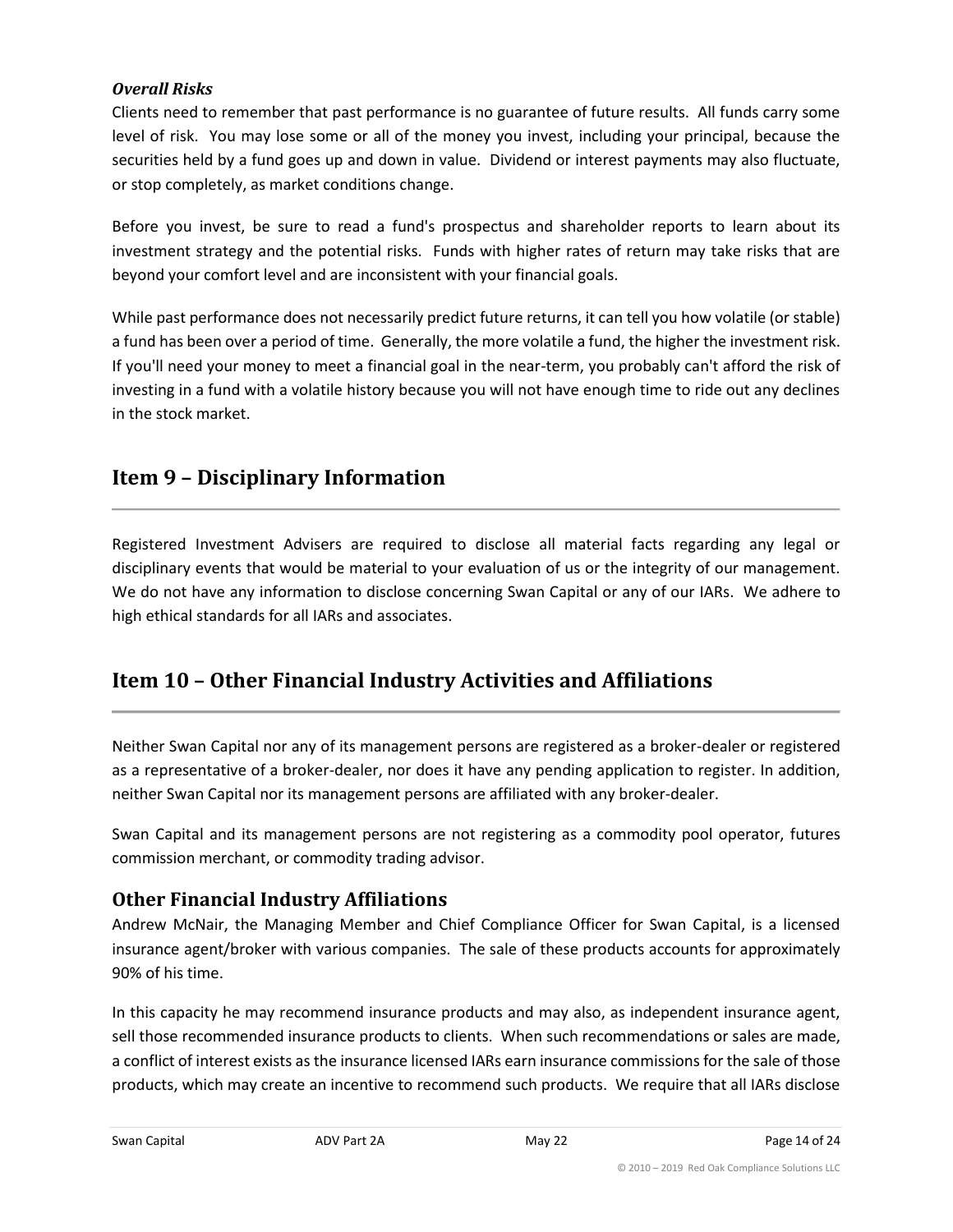this conflict of interest when such recommendations are made. Also, we require IARs to disclose that clients may purchase recommended insurance products from other insurance agents not affiliated with us.

## <span id="page-14-0"></span>**Item 11 – Code of Ethics, Participation or Interest in Client Accounts and Personal Trading**

## **General Information**

We have adopted a Code of Ethics for all IAR's of the firm describing its high standards of business conduct, and fiduciary duty to you, our client. The Code of Ethics includes provisions relating to the confidentiality of client information, a prohibition on insider trading, a prohibition of rumor mongering, restrictions on the acceptance of significant gifts, the reporting of certain gifts and business entertainment items, and personal securities trading procedures. All of our IAR's must acknowledge the terms of the Code of Ethics annually, or as amended.

## **Participation or Interest in Client Accounts**

Our Compliance policies and procedures prohibit anyone associated with Swan Capital from having an interest in a client account or participating in the profits of a client's account without the approval of the CCO.

The following acts are prohibited:

- Employing any device, scheme or artifice to defraud
- Making any untrue statement of a material fact
- Omitting to state a material fact necessary in order to make a statement, in light of the circumstances under which it is made, not misleading
- Engaging in any fraudulent or deceitful act, practice or course of business
- Engaging in any manipulative practices

Clients and prospective clients may request a copy of the firm's Code of Ethics by contacting the CCO.

## **Personal Trading**

We may recommend securities to you that we will purchase for our own accounts. We may trade securities in our account that we have recommended to you as long as we place our orders after your orders. This policy is meant to prevent us from benefiting as a result of transactions placed on behalf of advisory accounts.

Neither Swan Capital nor any of its related persons recommend securities (or other investment products) to advisory clients in which we or any related person has some other proprietary (ownership) interest, other than those mentioned above.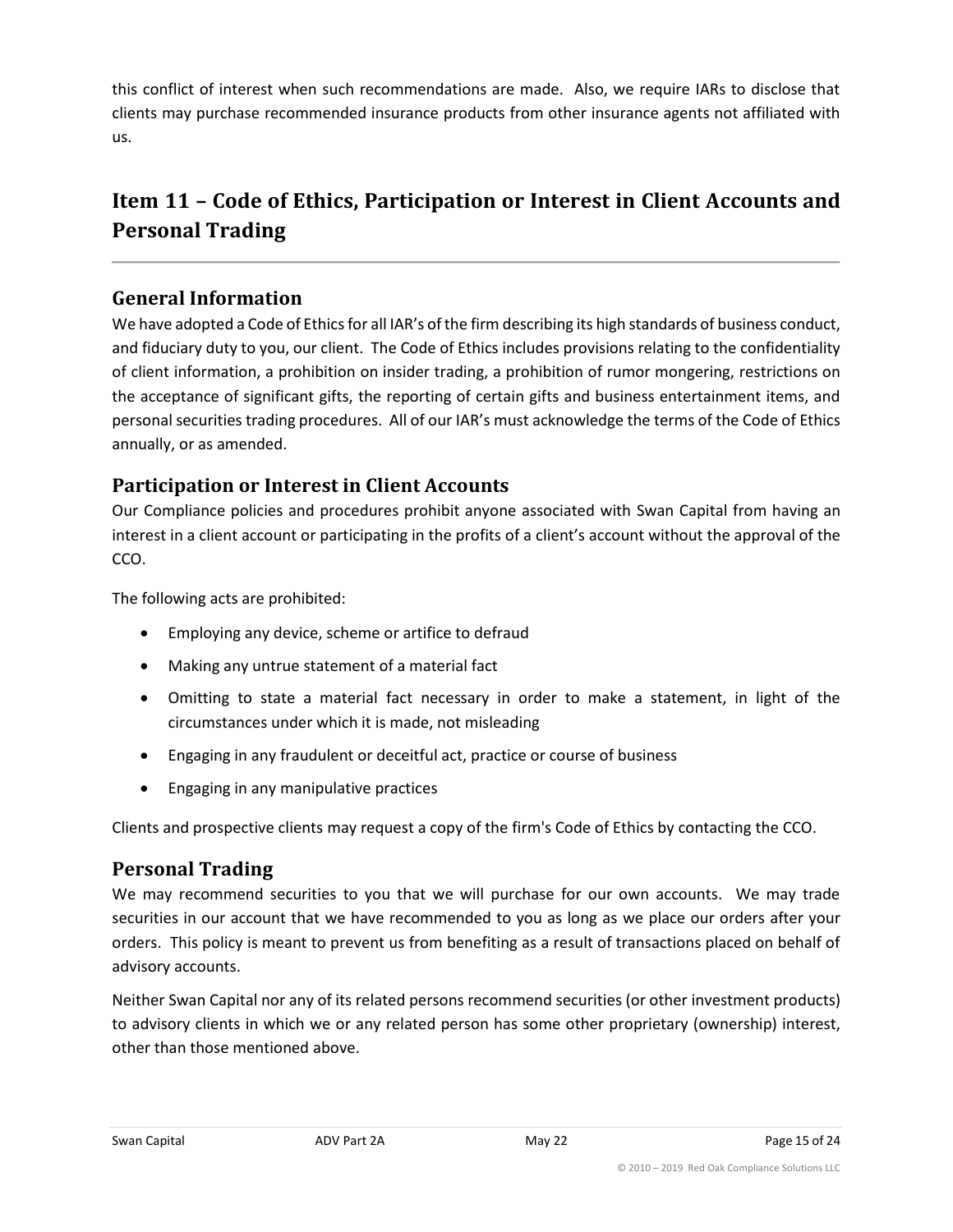Certain affiliated accounts may trade in the same securities with your accounts on an aggregated basis when consistent with our obligation of best execution. When trades are aggregated, all parties will share the costs in proportion to their investment. We will retain records of the trade Order (specifying each participating account) and its allocation. Completed Orders will be allocated as specified in the initial trade order. Partially filled Orders will be allocated on a pro rata basis. Any exceptions will be explained on the Order.

Swan Capital has a personal securities transaction policy in place to monitor the personal securities transactions and securities holdings of "Access Persons". The policy requires that an Access Person of the firm provide the Chief Compliance Officer or his/her designee with a written report of their current securities holdings within ten (10) days after becoming an Access Person. Additionally, each Access Person must provide the Chief Compliance Officer or his/her designee with a written report of the Access Person's current securities holdings at least once each twelve (12) month period thereafter on a date the Adviser selects; provided, however that at any time that the Adviser has only one Access Person, he or she shall not be required to submit any securities report described above.

We have established the following restrictions in order to ensure our fiduciary responsibilities regarding insider trading are met:

• No securities for our personal portfolio(s) shall be bought or sold where this decision is substantially derived, in whole or in part, from the role of IARs of Swan Capital, unless the information is also available to the investing public on reasonable inquiry. In no case, shall we put our own interests ahead of yours.

## **Privacy Statement**

We are committed to safeguarding your confidential information and hold all personal information provided to us in the strictest confidence. These records include all personal information that we collect from you or receive from other firms in connection with any of the financial services they provide. We also require other firms with whom we deal with to restrict the use of your information. Our Privacy Policy is available upon request.

## **Conflicts of Interest**

Swan Capital's IARs may employ the same strategy for their personal investment accounts as it does for its clients. However, IARs may not place their orders in a way to benefit from the purchase or sale of a security.

We act in a fiduciary capacity. If a conflict of interest arises between us and you, we shall make every effort to resolve the conflict in your favor. Conflicts of interest may also arise in the allocation of investment opportunities among the accounts that we advise. We will seek to allocate investment opportunities according to what we believe is appropriate for each account. We strive to do what is equitable and in the best interests of all the accounts we advise.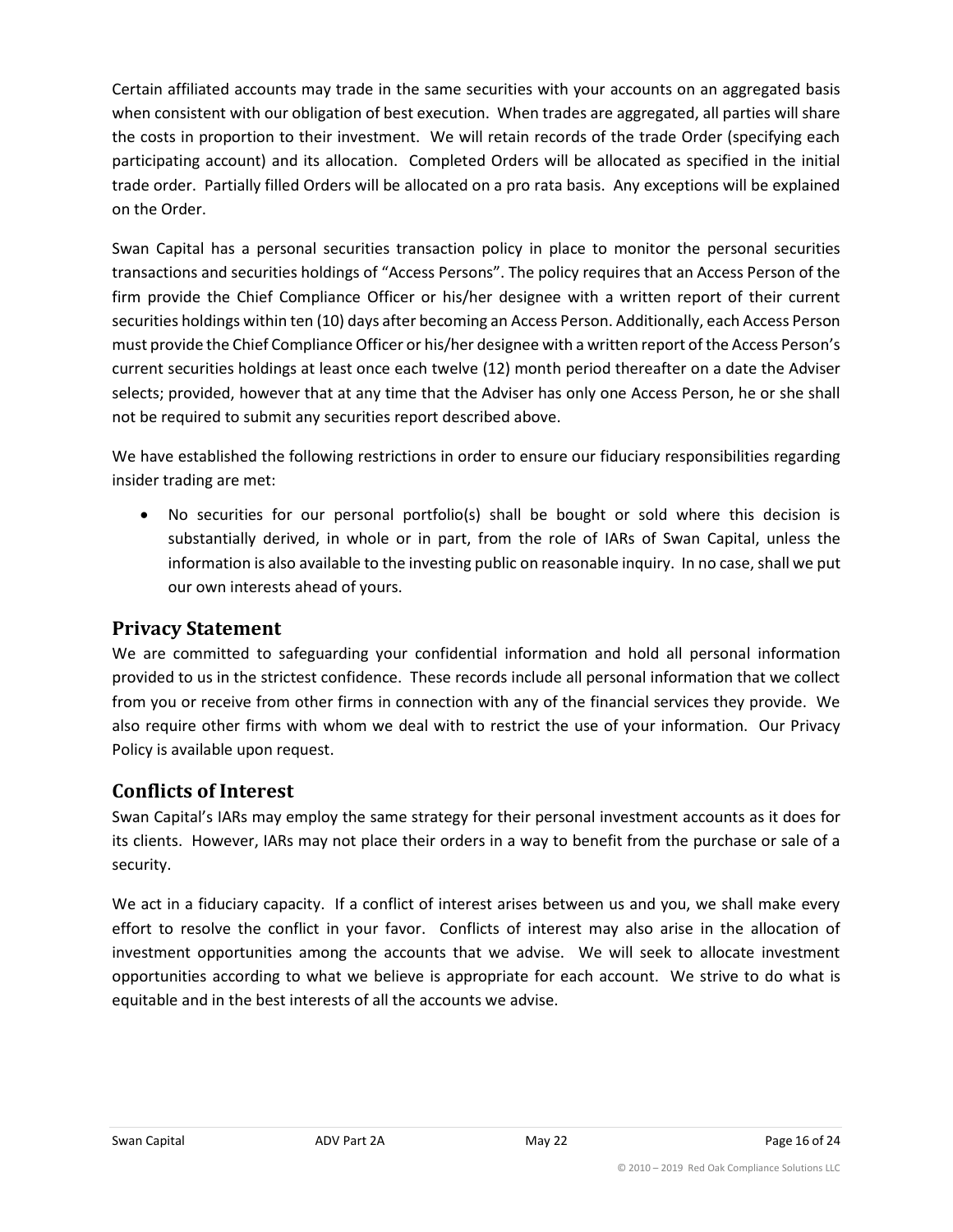## <span id="page-16-0"></span>**Factors Used to Select Custodians**

In recommending a custodian/broker-dealer, we look for a company that offers relatively low transaction fees, access to desired securities, trading platforms, and support services. We recommend clients use TD Ameritrade when utilizing our portfolio management services.

## **Soft Dollars**

We do not receive any soft dollars from broker-dealers, custodians or third-party money managers. However, we receive certain brokerage and research products and services that qualify as "brokerage or research services" under the rules. These research products and/or services will assist the IAR in its investment decision making process. Such research generally will be used to service all of the IAR's clients.

#### **Best Execution**

We have an obligation to seek best execution for you. In seeking best execution, the determinative factor is not the lowest possible commission cost but whether the transaction represents the best qualitative execution, taking into consideration the full range of a broker-dealer's services, including the value of research provided, execution capability, commission rates, reputation and responsiveness. Therefore, we will seek competitive commission rates, but we may not obtain the lowest possible commission rates for account transactions.

## **Brokerage for Client Referrals**

In selecting and recommending broker-dealers, we do not take into consideration whether or not we will receive client referrals from the broker-dealer or third-party.

## **Directed Brokerage**

Clients are free to use the custodian of their choice. However, if the client directs the Adviser to use a specific broker/dealer, we do not have the ability to negotiate the fees associated with the custodial services being provided.

## **Trading**

Transactions for each client account generally will be affected independently, unless we decide to purchase or sell the same securities for several clients at approximately the same time. We may (but are not obligated to) combine or "batch" such Orders to obtain best execution, to negotiate more favorable commission rates or to allocate equitably among our clients' differences in prices and commission or other transaction costs. Under this procedure, transactions will be price-averaged and allocated among our clients in proportion to the purchase and sale orders placed for each client account on any given day.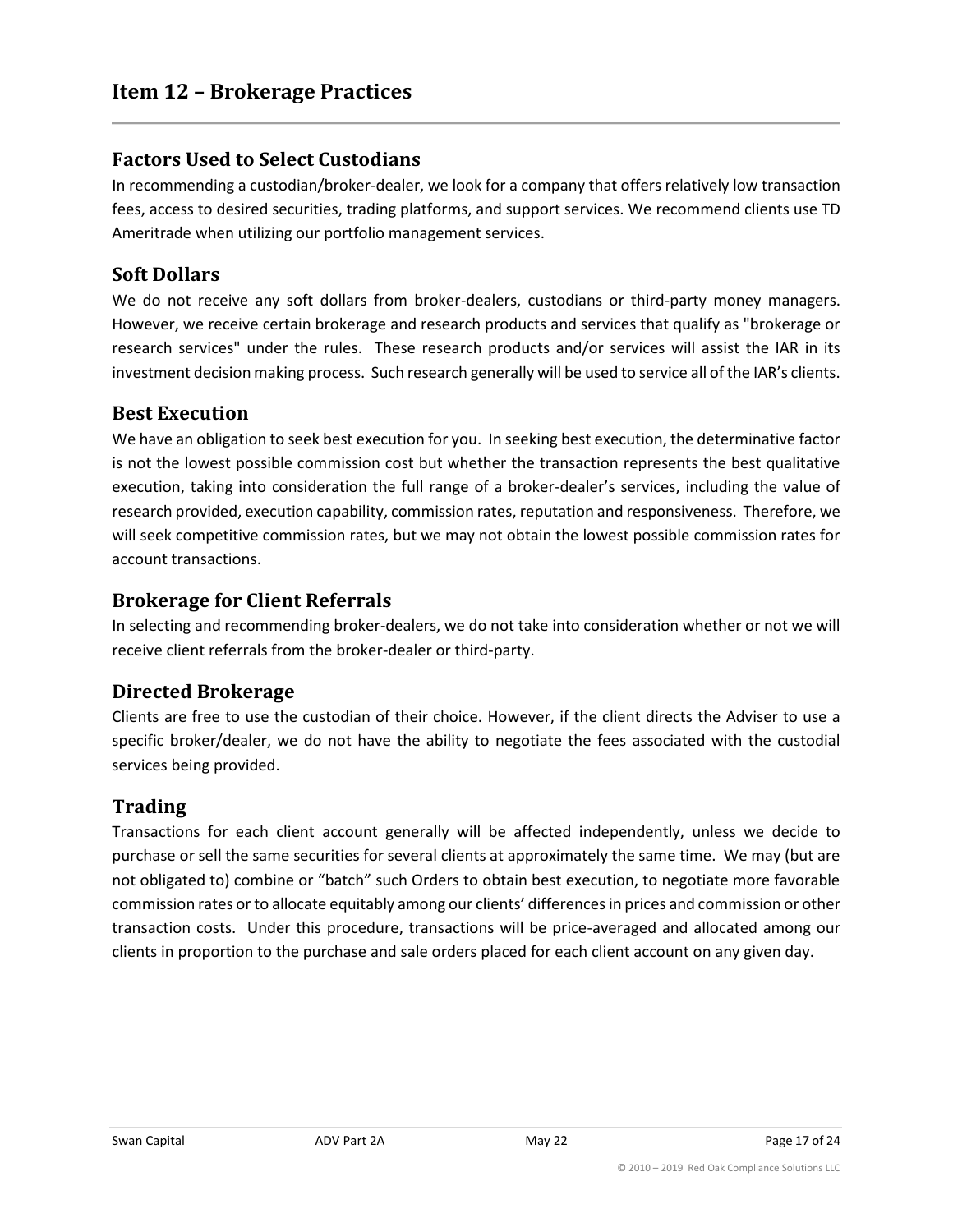## <span id="page-17-0"></span>**Reviews**

#### **Discretionary Portfolio Services**

Reviews are conducted at least biannually or as agreed to by Swan Capital and the client. Reviews will be conducted by our Chief Compliance Officer, Andrew McNair. You may request more frequent reviews and may set thresholds for triggering events that would cause a review to take place. Generally, we will monitor for changes and shifts in the economy, changes to the management and structure of a mutual fund or company in which client assets are invested, and market shifts and corrections.

#### **Financial planning and consulting**

As part of the financial planning process, there will be an initial review of the information provided by the client for the purposes of preparing for the planning process. Subsequent reviews may be scheduled as needed by the client and/or Swan Capital up and until the final, written plan is provided to the client. Once the plan has been provided the agreement will terminate.

As stated under Item 4, ongoing consulting services may include ongoing reviews of portfolios held away from Swan Capital, ongoing reviews of household budgeting and spending, educational savings, etc.

## **Reports**

You will be provided with account summary statements reflecting the transactions occurring in the account and account performance on at least a monthly basis. These statements will be written or electronic depending upon what you selected when you opened the account. You will be provided with paper confirmations for each securities transaction executed in the account by the custodian. You are obligated to notify us of any discrepancies between the statements provided by Swan Capital and the custodian(s) or any concerns you have about the account(s).

#### **Financial planning and consulting**

As part of the financial planning process a written plan will be provided. Outside of the written plan, no other report will be generated or provided to the client.

As stated under Item 4, some consulting services will result in a written report while others will be handled through ongoing consultations between the Adviser and Client. Any written reports to be provided will be dictated by the services needed by the client.

## <span id="page-17-1"></span>**Item 14 – Client Referrals and Other Compensation**

We do not receive any economic benefit from someone who is not a client for providing investment advice or other advisory services to our clients nor do we directly or indirectly pay any compensation to another person if they refer clients to us.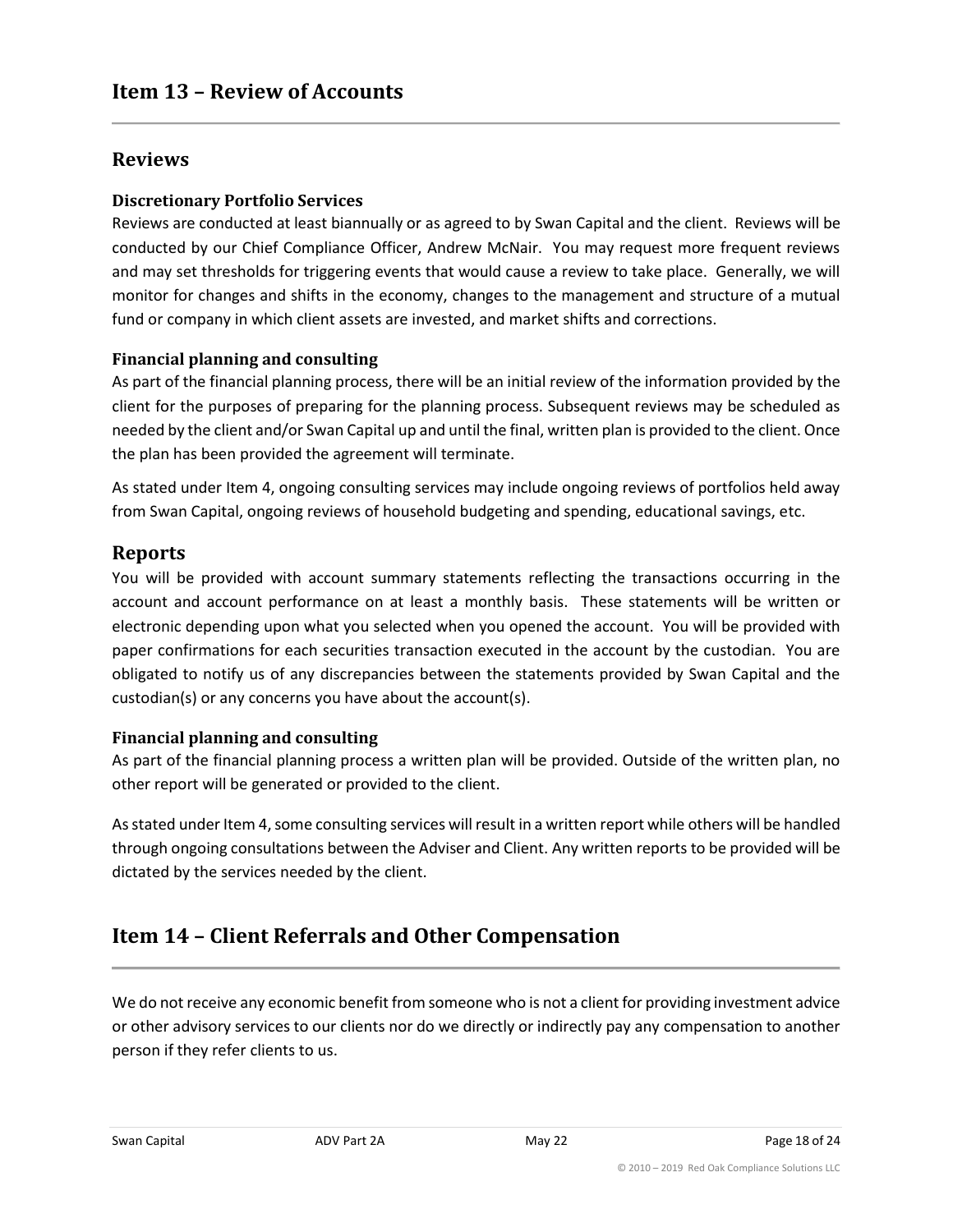<span id="page-18-0"></span>We do not have physical custody of any accounts or assets. However, we are be deemed to have constructive custody of your account(s) if we have the ability to instruct the custodian to deduct your advisory fees from your custodial account. You should receive at least quarterly statements from the broker-dealer or custodian that holds and maintains your investment assets. We urge you to carefully review such statements and compare this official custodial record to the account statements that we may provide to you. Our statements may vary from custodial statements based on accounting procedures, reporting dates, or valuation methodologies of certain securities. If you notice any discrepancies, please contact Swan Capital.]

We do not debit the client fees directly from your advisory account. We send information to your custodian to debit your fees and to pay them to us. You authorized the custodian to pay us directly at the onset of the relationship.

## <span id="page-18-1"></span>**Item 16 – Investment Discretion**

We manage assets on a discretionary basis. If you provide discretion authority, which will be evidenced via the written, discretionary agreement between the client and the Adviser, we will have the authority to determine the following without your consent:

- Securities to be bought or sold for your account
- Amount of securities to be bought or sold for your account

In all cases this discretion is exercised in a manner consistent with your stated investment objectives for your account [and in accordance with any restrictions placed on the account(s) (if restrictions allowed by the Adviser)].

When active asset management services are provided on a discretionary basis the client will enter into a separate custodial agreement with the custodian. The custodian agreement will include a limited power of attorney to trade in the client's account(s) which authorizes the custodian to take instructions from us regarding all investment decisions for your account.

## <span id="page-18-2"></span>**Item 17 – Voting Client Securities**

We do vote proxies. Sine we have elected to vote proxies on behalf of our clients, as a fiduciary, such proxies must be voted in the best interests of the client. Therefore, Swan Capital will satisfy the following requirements: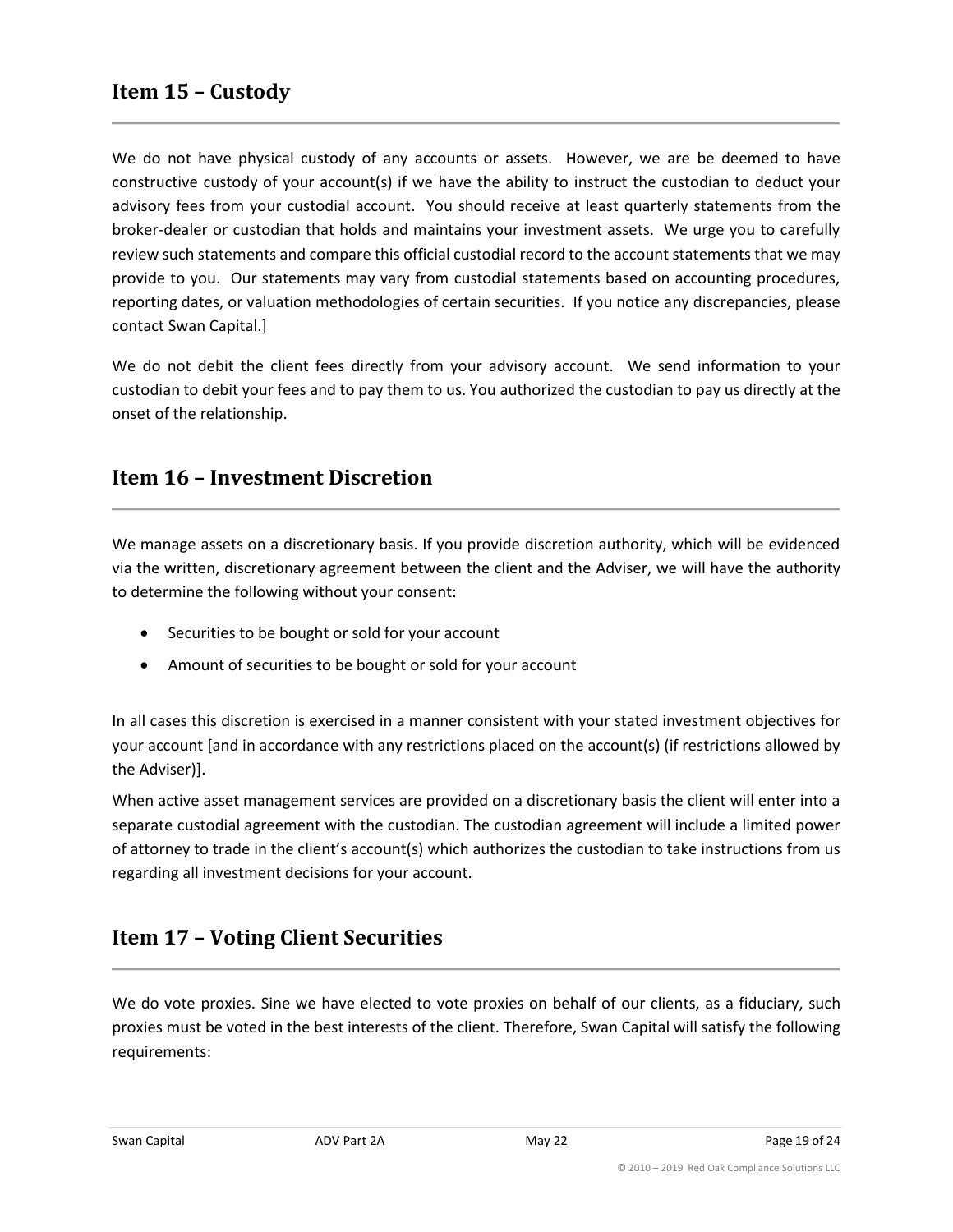- Adopt and implement written proxy voting policies and procedures reasonably designed to ensure that the fund manager votes client and fund securities in the best interests of the clients and fund investors and addressing how conflicts of interest are handled;
- Disclose its proxy voting policies and procedures to clients and fund investors and furnish clients and fund investors with a copy of these policies and procedures if requested;
- Inform clients and fund investors as to how they can obtain information from the manager on how their securities were voted; and
- Retain required records.

If a material conflict were to occur, the Adviser will opt out of voting proxies for the client.

## <span id="page-19-0"></span>**Item 18 – Financial Information**

We are required to provide you with certain financial information or disclosures about our financial condition. We have no financial commitment that would impair our ability to meet any contractual and fiduciary commitments to you, our client. We have not been the subject of any bankruptcy proceedings. In no event shall we charge advisory fees that are both in excess of five hundred dollars and more than six months in advance of advisory services rendered.

## <span id="page-19-1"></span>**Item 19 – Requirements for State Registered Advisers**

## **Principals**

There is one principal of Swan Capital, Andrew McNair. Mr. McNair is the Chief Compliance Officer and was born in 1991. His education information, business background, and other business activities can be found in the Form ADV Part 2B Brochure Supplement below.

## **Performance Fees**

We do not charge a performance-based fee (fees based on a share of capital gains on, or capital appreciation of, the assets of a client) for our normal asset management accounts.

#### **Disclosable Events**

Neither Swan Capital nor any of its management persons have been involved in one of the events listed below:

- 1. An award or otherwise being found liable in an arbitration claim alleging damages in excess of \$2,500, involving any of the following:
	- a. an investment or an investment-related business or activity;
	- b. fraud, false statement(s), or omissions;
	- c. theft, embezzlement, or other wrongful taking of property;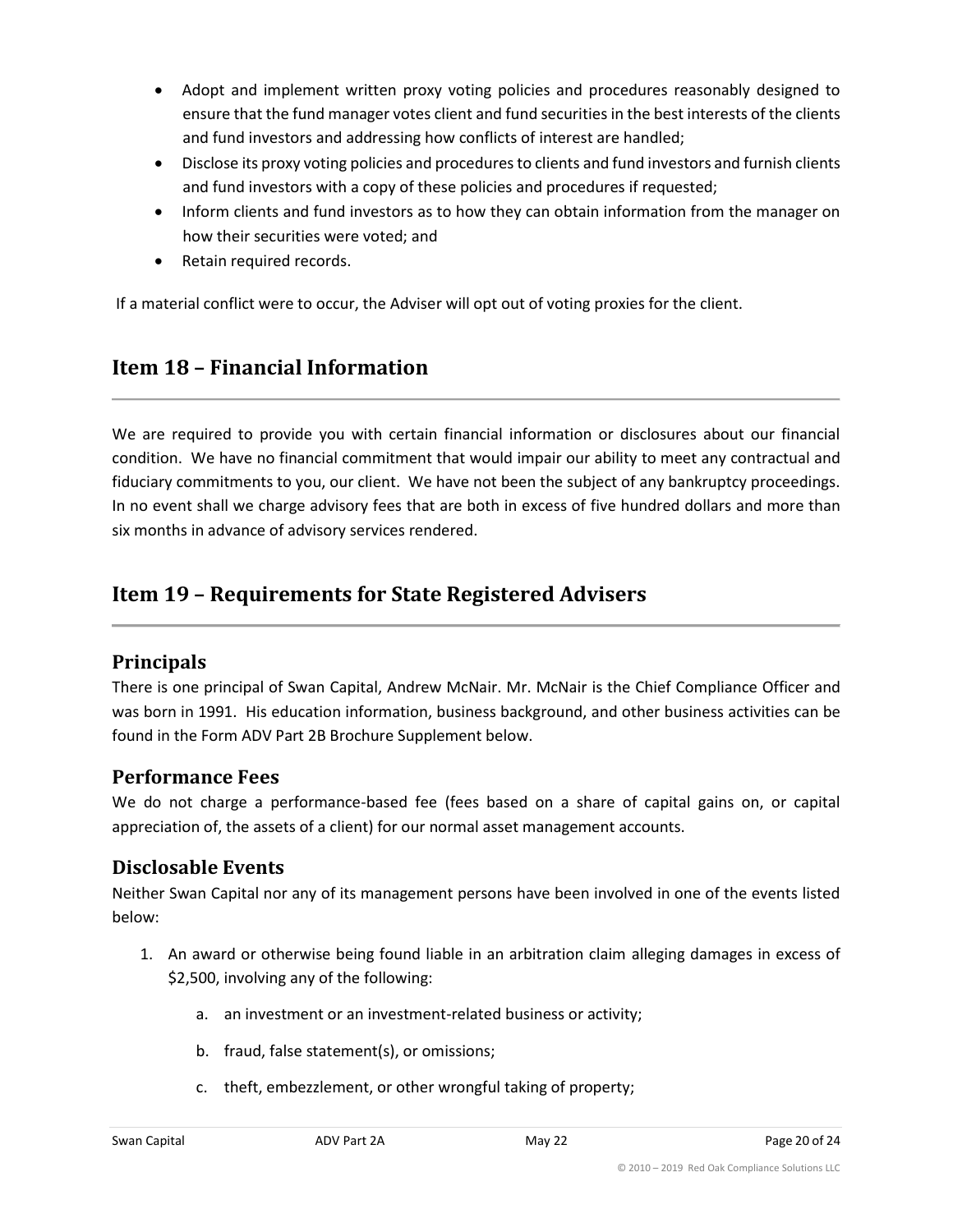- d. bribery, forgery, counterfeiting, or extortion; or
- e. dishonest, unfair, or unethical practices.
- 2. An award or otherwise being found liable in a civil, self-regulatory organization, or administrative proceeding involving any of the following:
	- a. an investment or an investment-related business or activity;
	- b. fraud, false statement(s), or omissions;
	- c. theft, embezzlement, or other wrongful taking of property;
	- d. bribery, forgery, counterfeiting, or extortion; or
	- e. dishonest, unfair, or unethical practices.

## **Other Relationships**

Neither Swan Capital nor Andrew McNair have any relationship with any issuer of securities.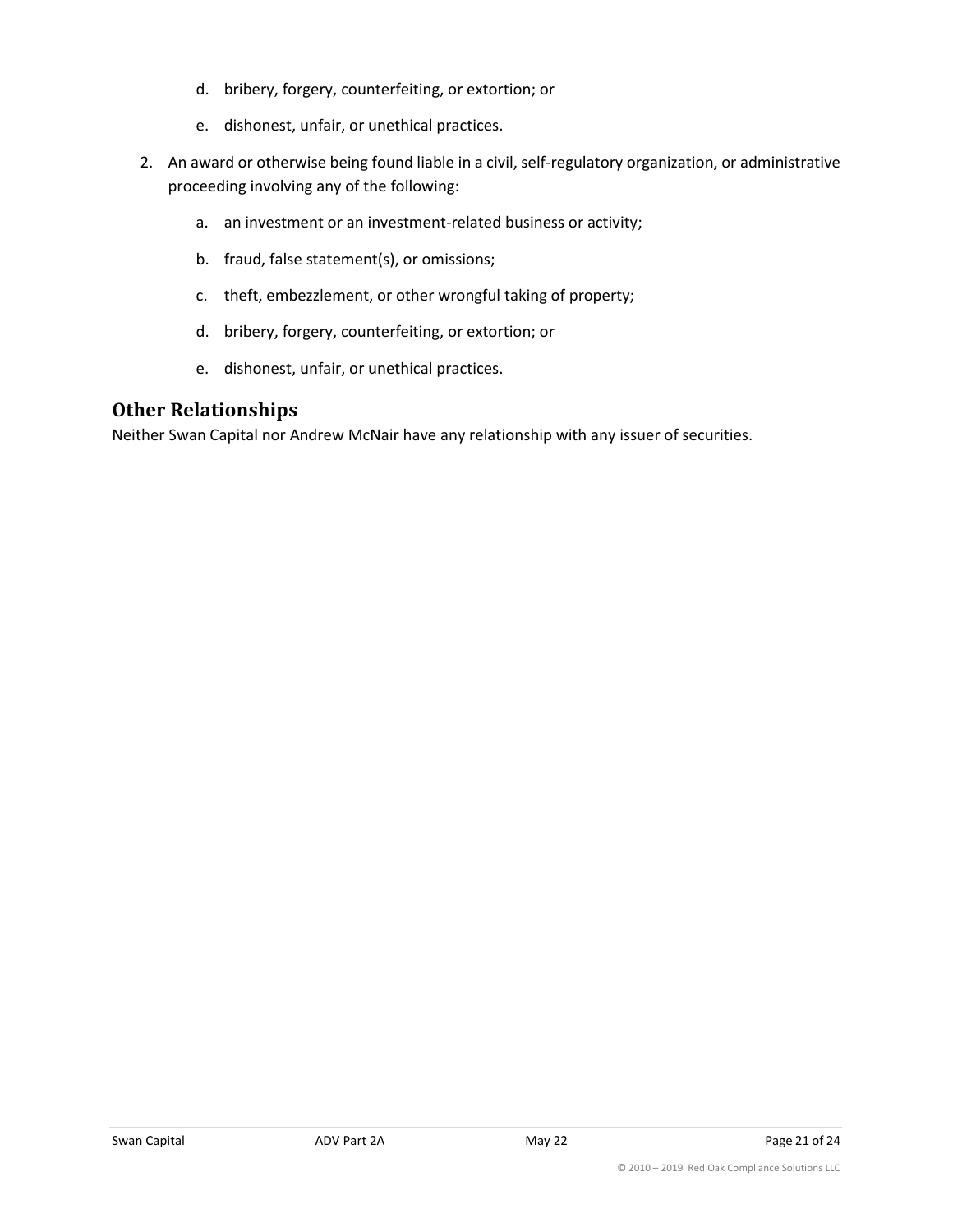<span id="page-21-0"></span>**ADV Part 2B Brochure Supplement – Andrew McNair**

**Item 1 – Cover Page**

Andrew McNair

CRD # 6182740

**Swan Capital, LLC 107 West Gregory Street Pensacola, FL 32502 (850) 380-9558 May 11, 2022**

This Brochure supplement provides information about Andrew McNair and supplements the Swan Capital ("Swan Capital") Brochure. You should have received a copy of that Brochure. Please contact Andrew McNair if you did not receive the Brochure or if you have any questions about the contents of this supplement.

Additional information about Andrew Scott McNair, CRD# 6182740 is available on the SEC's website at www.adviserinfo.sec.gov.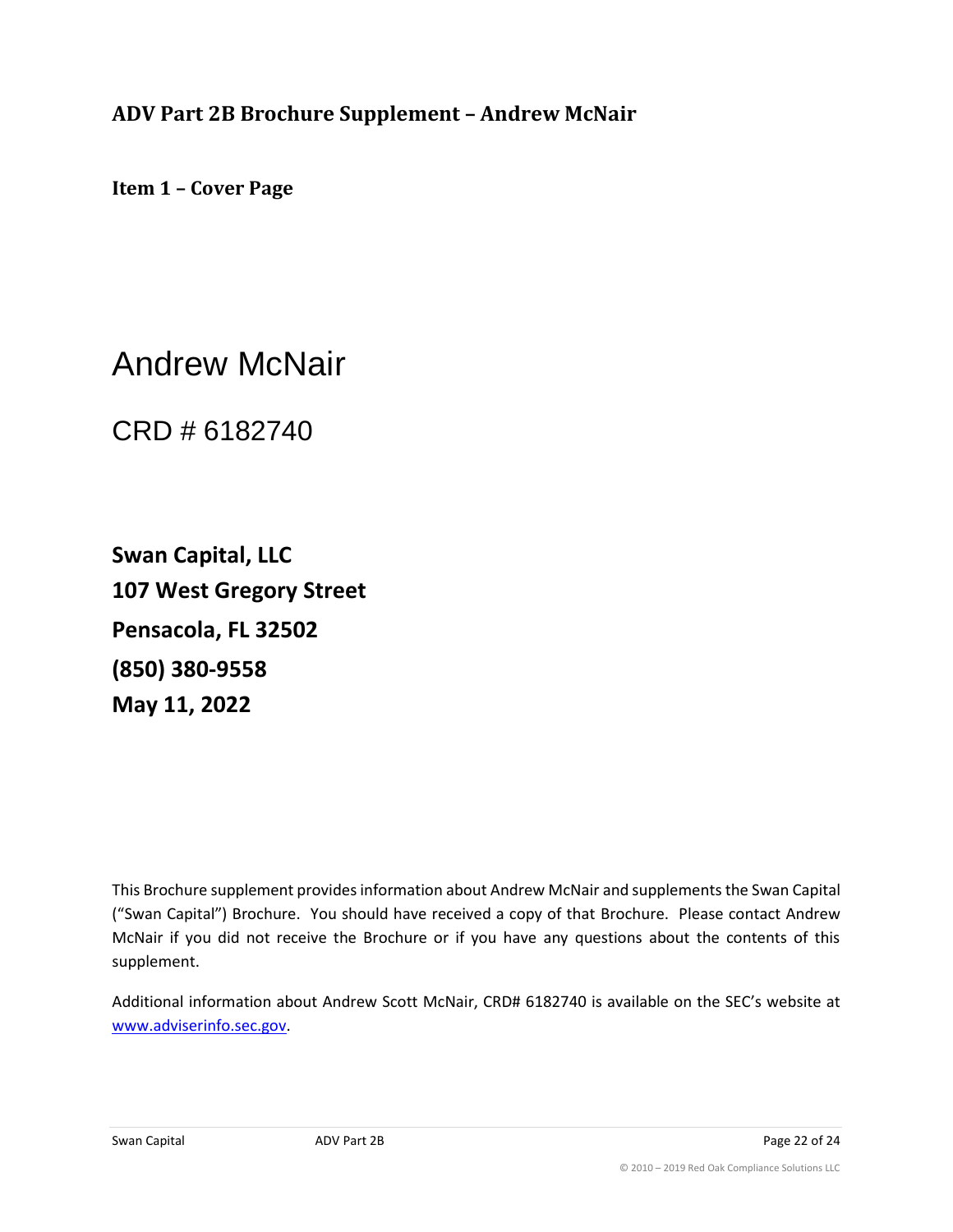## **Item 2 – Educational Background and Business Experience**

Full Legal Name: Andrew Scott McNair Year of Birth: 1991

**Education** University of West Florida 2011-2012

Pensacola College 2009-2011, Associates in Business Administration Business

Background: Swan Capital CEO, 2/2012-Present

AE Wealth Management, LLC Investment Adviser Representative, 5/2016-10/2020

McNair Holdings Officer, 02/2015-Present

Global Financial Private Capital Investment Adviser Representative, 4/2014-6/2016

## **Item 3 – Disciplinary Information**

Mr. McNair has no legal or disciplinary events that are material to a client's or prospective client's evaluation of him.

## **Item 4 – Other Business Activities**

Mr. McNair is also licensed as an insurance agent and may offer life insurance and annuity products to Swan Capital clients. When he sells an insurance product, Mr. McNair receives a commission. This practice creates an incentive to recommend investment products based on the compensation received, rather than on the needs of clients. Swan Capital addresses this potential conflict of interest by requiring all investment recommendations to be in the best interests of our clients. This requirement is enforced through systematic reviews of the investment recommendations made by our representatives and of the securities that are held in our clients' accounts. Additionally, Mr. McNair is the CEO of Swan Capital, the entity through which he conducts his insurance activities.

Mr. McNair is the President of Swan Divorce Wealth Strategies, his company that gives financial advice, valuations and QDRO facilitation to clients.

Mr. McNair is also a published author with one publicly available book.

#### **Item 5 – Additional Compensation**

Mr. McNair does not receive any cash or non-cash compensation for providing advisory services to nonclients.